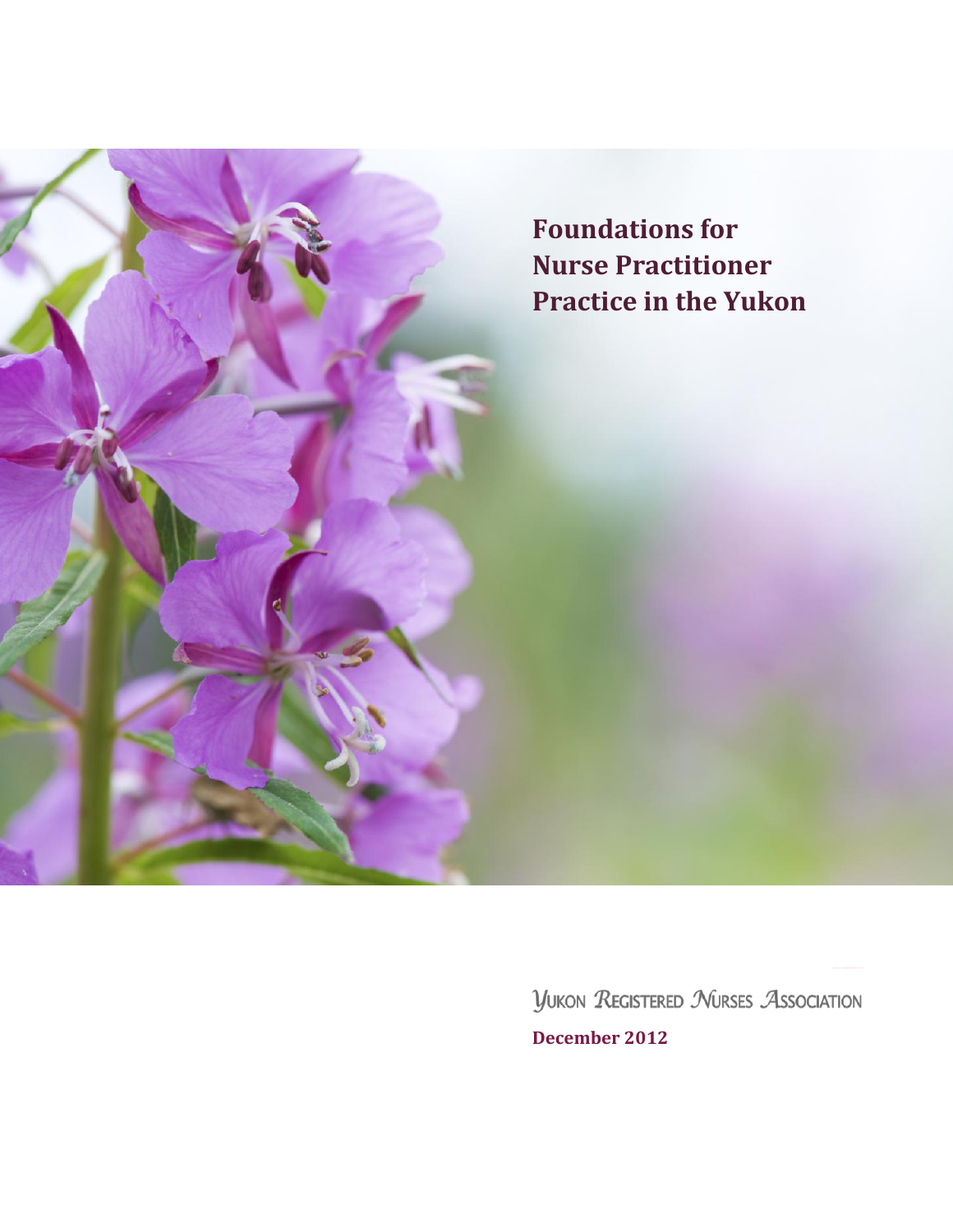# **YUKON REGISTERED NURSES ASSOCIATION**

Suite 204, 4133-4th Avenue, Whitehorse, YT Y1A1H8<br>Phone: 867-667-4062 Fax: 867-668-5123 Email: admin@yrna.ca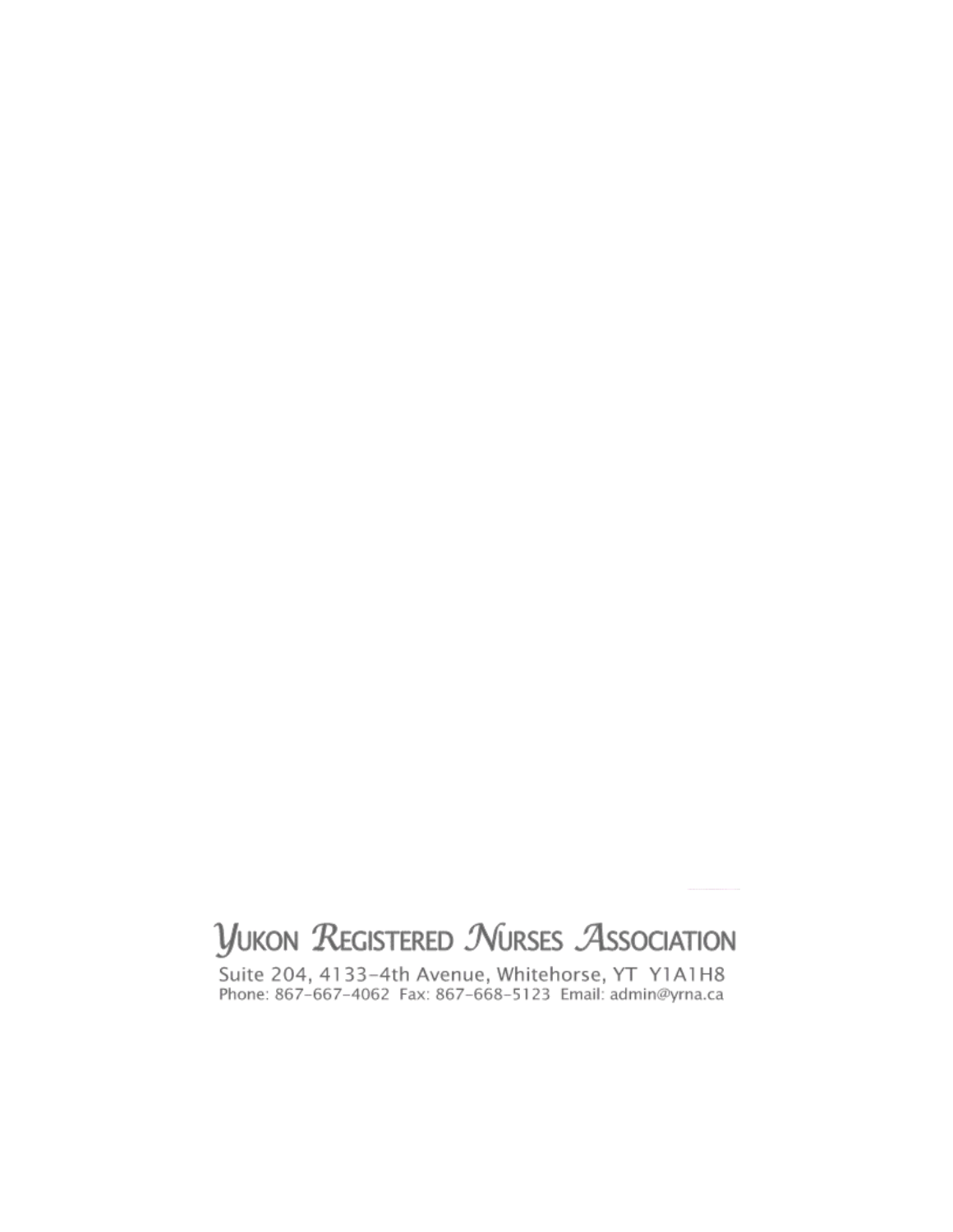# **TABLE OF CONTENTS**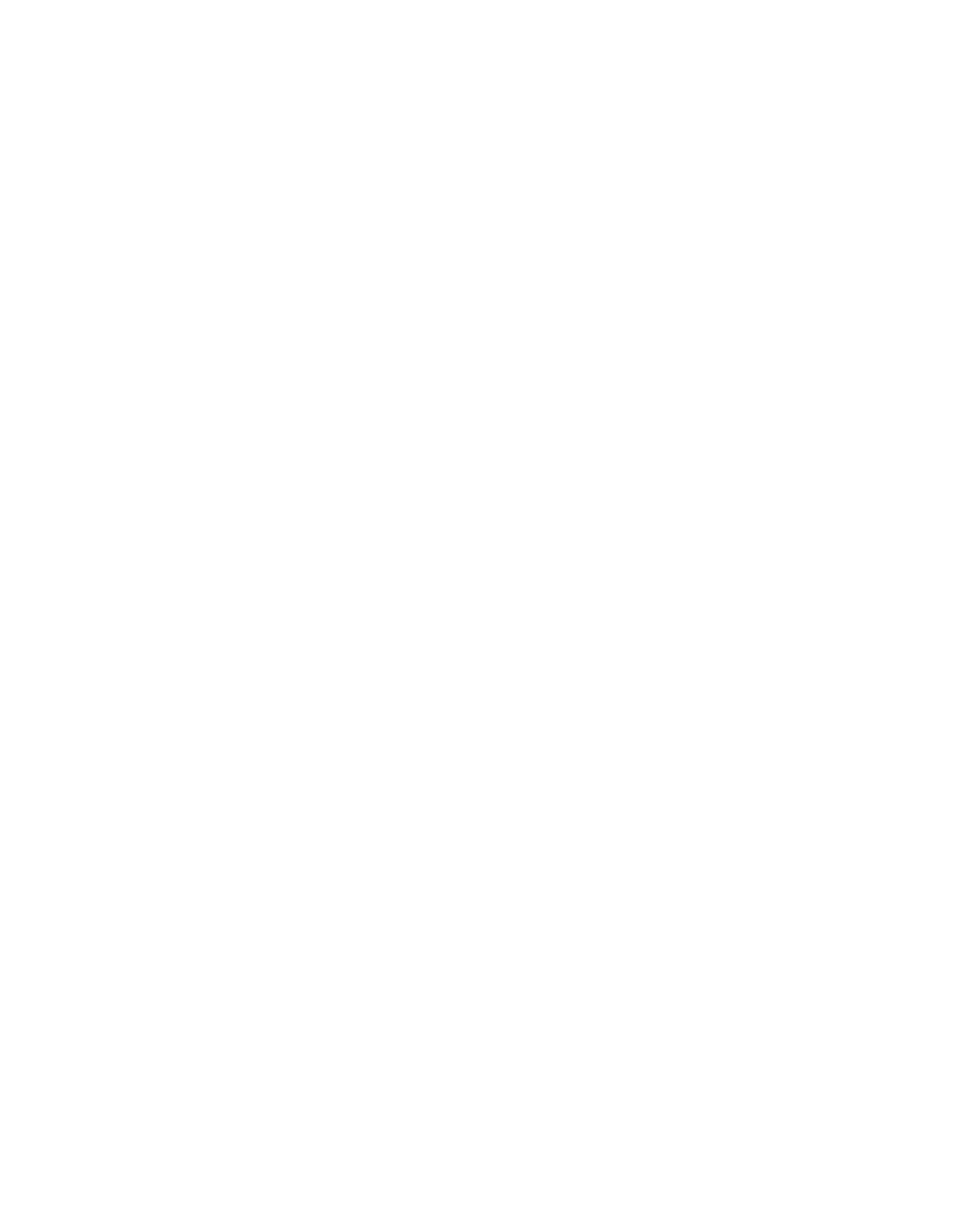# <span id="page-4-0"></span>**PRESIDENTS' MESSAGE**

The Yukon Registered Nurses Association (YRNA) is pleased to present the *Foundations for NP Practice in the Yukon*. This marks the culmination of many years of work to prepare for the implementation of the nurse practitioner (NP) role in the Yukon.

In partnership with the Government of Yukon, the *Registered Nurses Profession Act* was revised in December 2009, and the YRNA Board approved the Registered Nurses Profession Regulation in November 2012. These documents provide the legislative authority for the practice of NPs in the territory, and both came into force on November 23, 2012.

Building on this legislative framework, the *Foundations for NP Practice in the Yukon* provides more detailed guidance to NPs on expectations regarding their practice. It is also intended to provide clarity on the role, for NPs and for other providers who work alongside them.

The core competencies for Yukon are adopted from the Canadian Nurse Practitioner Core Competency Framework. These competencies serve as standards of practice for NPs. The clinical expectations in this document are based on those developed by the Saskatchewan Registered Nurses Association (SRNA). We would like to acknowledge and thank SRNA for their generosity in allowing us to use their work. We would also like to acknowledge and thank the Canadian Nurses Association and all the groups and individuals who contributed to the national core competency framework.

The *Foundations for NP Practice in the Yukon* is the result of detailed and thoughtful research by the NP Steering Committee. The Committee reviewed evidence-based material and equivalent documents from other regulatory bodies across the country, and prepared a draft framework that adapted core national principles to meet Yukon practicalities. The Board approved this approach and the Committee went on to develop and refine the document's content and to engage a consultant to undertake further research and to assist in organizing and formatting the material. The result is a document that reflects a historical, contextual and contemporary approach to clinical standards and guidelines for NPs.

YRNA commits to update the *Foundations for NP Practice in the Yukon* every five years, taking into account the experience and best practices from across Canada.

On behalf of the YRNA Board, we would like to thank all those who have assisted in the development of this document. We would especially like to acknowledge the volunteer members of the NP Steering Committee: Patricia McClelland, Hazel Booth, Shawn O'Donovan, Sean Secord and Peggy Heynen, and the Nurse Practitioner Advisory Committee: Carol Yamada, Sally MacDonald, Anne Dietrich-Bragg and Hazel Booth. Furthermore, we would like to recognize the hard work of the YRNA staff over many years of work on this portfolio: Catherine Bradbury and Patricia McGarr.

Sean Secord Peggy Heynen

YRNA President 2012-2014 YRNA President 2008-2012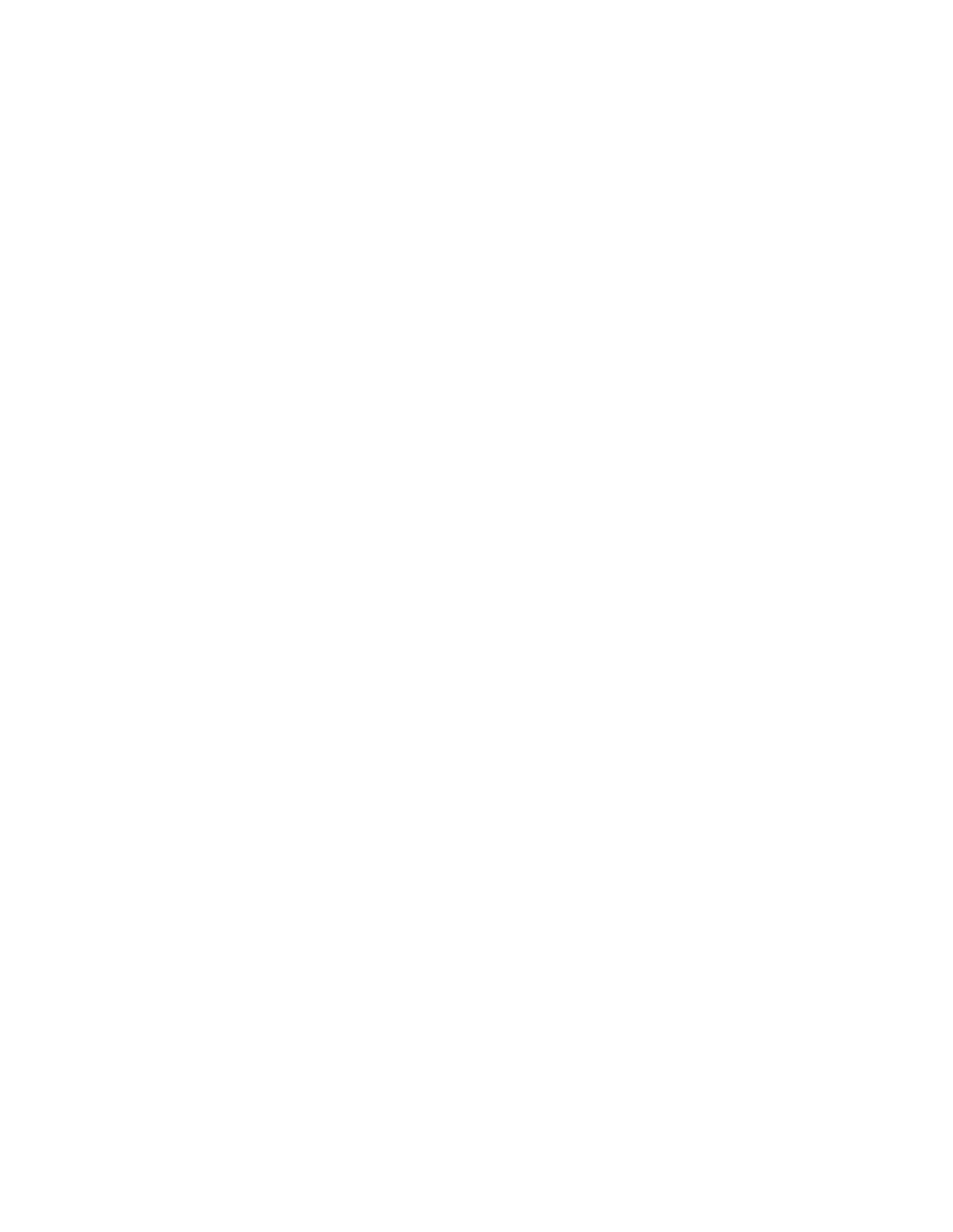# <span id="page-6-0"></span>**1**. **ABOUT THIS DOCUMENT**

# **1.1 Purpose**

*Foundations for Nurse Practitioner Practice in the Yukon* serves to define the minimum or safe level of practice for nurse practitioners (NPs) working in the Yukon. It is a resource for NPs, registered nurses (RNs) and other allied health care providers to help clarify how NPs can function productively as a contributing part of the health care team. The competencies and standards outlined herein represent the criteria against which all NPs practising in the domains of direct care, education, administration, research and policy will be measured by clients, employers, colleagues and by themselves.

Standards and expectations outlined in this document focus on the clinical domain, as it relates to the NP scope of practice outlined in legislation. Additional standards are covered in existing standards for RNs, which NPs must also meet or exceed.

This document is meant to work in tandem with the Yukon *Registered Nurses Profession Act* and Registered Nurses Profession Regulation. Discrepancies between this document and the legislation are unintentional and, should they exist, the legislation is paramount.

# **1.2 Organization**

About this Document An overview of this document's purpose and organization NP Practice in the Yukon  $\parallel$  A description of the historic and current role of the NP in the Yukon Scope of Practice A look at how Yukon legislation defines the NP's scope of practice Core Competencies and **Standards** A detailed list of core competencies and minimum standards for NP practice Clinical Expectations A detailed list of clinical expectations of NPs working in the Yukon Glossary of Terms **Definitions** of terms used in this document

This document is organized into the following sections: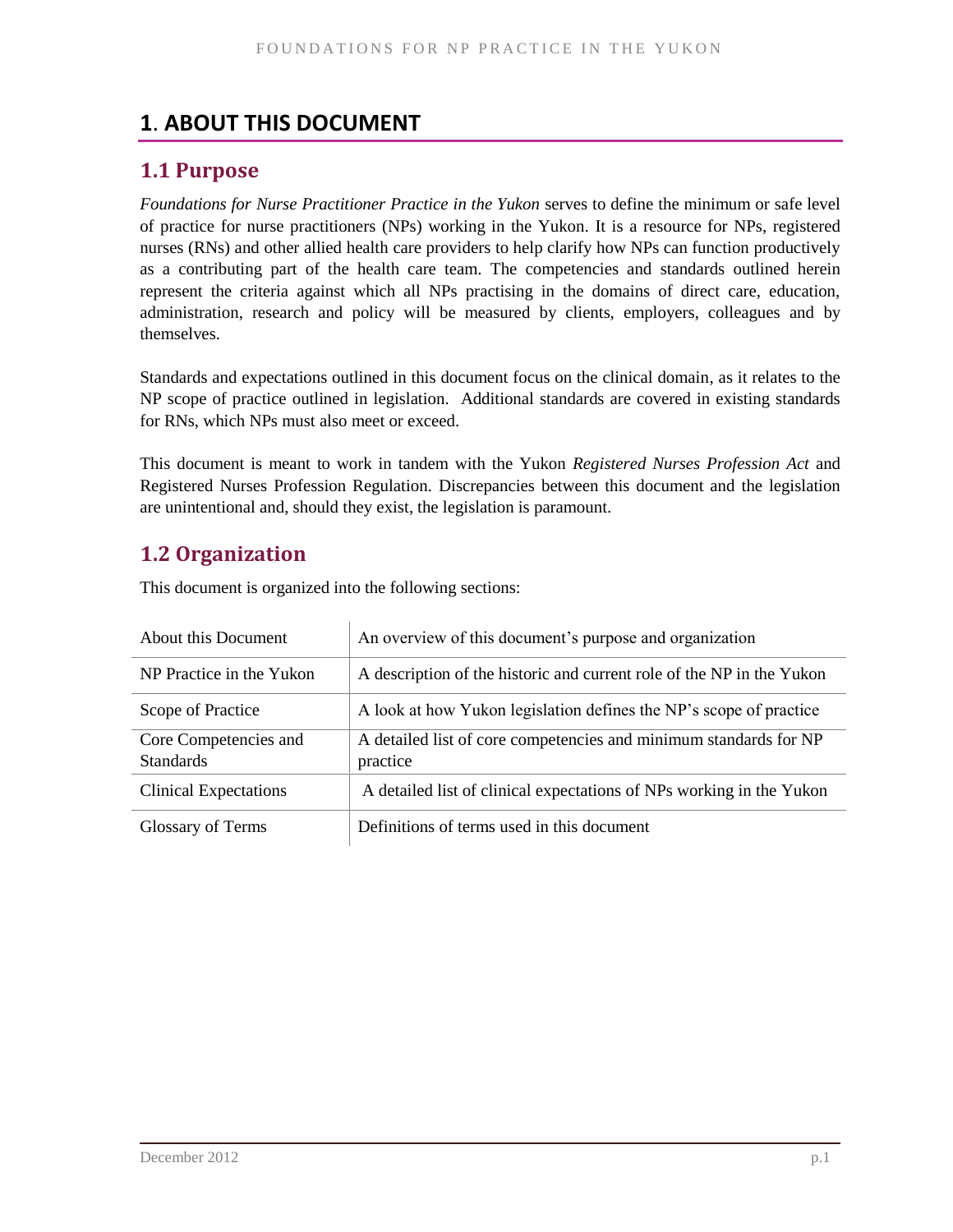# <span id="page-7-0"></span>**2. NP PRACTICE IN THE YUKON**

### **2.1 Role Definition**

Nurse practitioners are experienced registered nurses with additional education who possess and demonstrate the competencies required for nurse practitioner registration or licensure in a province or territory. Using an evidence-based, holistic approach that emphasizes health promotion and partnership development, NPs complement, rather than replace, other health care providers. Nurse practitioners, as advanced practice nurses, blend their in-depth knowledge of nursing theory and practice with their legal authority and autonomy to order and interpret diagnostic tests, prescribe pharmaceuticals, medical devices and other therapies, and perform procedures (Canadian Nurses Association, 2010).

Like registered nurses, Yukon nurse practitioners promote a healthy Yukon community through caring, leadership and the advancement of nursing excellence.

# **2.2 History**

Nursing in its many forms, often with an expanded scope, has been an integral part of the Yukon since this area of the world saw its population explode with the gold rush of 1898. Nurses have been providing illness care and promoting health to the First Nations people, miners, explorers, tourists, government employees, and everyone else who has been born in or made their way to Canada's North for over a century. As health care evolves and a patient-centred approach demands the right practitioner at the right time to meet the many reactive and proactive health care needs, the NP role has also evolved to help meet these needs.

Nurses working in an expanded scope in rural Yukon communities had, until recently, a job title of Community Nurse Practitioner. Now that the title "nurse practitioner" will be protected in legislation for those who meet specific regulatory requirements, that job title has been changed. The valuable role of the extended practice nurse in the Yukon will continue to be utilized and requires no additional regulatory support.

Utilized worldwide, extensively in the USA and to varied extents in Canada since the 1960s, NPs are a contributing member of the health care team. The contribution of NPs has been well studied, and evidence shows that NPs are making a positive difference to quality of, and access to, health care in Canada (Canadian Health Services Research Foundation, 2010).

The Canadian Nurse Practitioner Initiative (2006) has provided a framework for the development of the role in Canada, and the Yukon has built on this work as it developed legislative and regulatory policies and implementation strategies to enable the practice of this valuable new member of the health care team.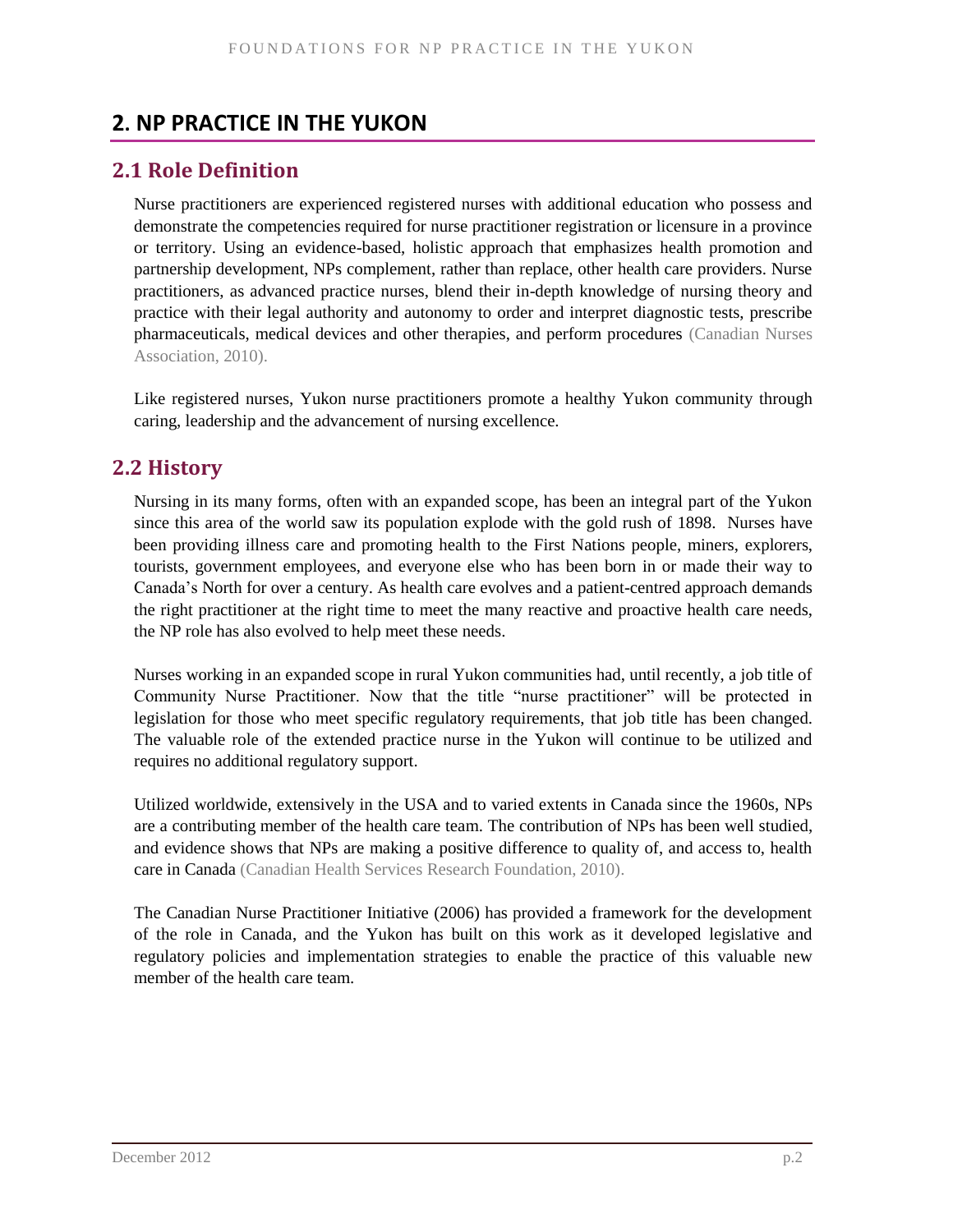# **2.3 Title Protection**

Although the NP role has existed in Canada for over 40 years, its resurgence in the early 2000s saw the creation or amendment of legislation to protect the public and set expectations for what it means to be a NP. Through legislation, the title "Nurse Practitioner" or "NP" is legally protected across Canada and linked to a defined scope and standards of practice. Regulatory bodies establish the standards and support continuing competence. The standards set out expectations for the NP practice and focus on accountability, application of knowledge, service to the public and professionalism. To be licensed as a NP, a registered nurse must provide evidence of adherence to the standards established for practice at that level.

In the Yukon, section 14 of the *Registered Nurses Profession Act* provides the legislative authority for protection of the title of nurse practitioner as follows:

**14.**(2) No person, except a nurse practitioner, shall use the tile "Nurse Practitioner" or "Registered Nurse Practitioner" or the designation "Reg. N.P" or "N.P." or any other title, designation, description, or abbreviation to imply that they are a nurse practitioner.

# **2.4 Legislation**

The Yukon *Registered Nurses Profession Act* was established in 1992 to establish profession-led regulation of registered nurses in the Yukon Territory. An act to amend this Act was acclaimed in 2009, and came into force on November 23, 2012. The revised legislation introduced registration, licensure and regulation of NPs within the Yukon.

### **REGISTRATION AND LICENSURE**

The requirements for registration and licensure as a NP in the Yukon are outlined in the Registered Nurses Profession Regulation in some detail. Nurse practitioners and others seeking information about registration and licensure are encouraged to consult the legislation as the definitive source. What follows is a listing of the most common requirements only.

To be registered and licensed as a NP, generally, applicants must:

- Have completed a nursing education program approved by the YRNA Board as qualifying for nurse practitioner licensure;
- Be registered or be eligible for registration as a nurse practitioner in a Canadian jurisdiction, including successful completion of a NP exam;
- **Meet NP** continuing competence requirements established by the YRNA Board; and
- Within the past three years, have accumulated 900 hours of NP practice in any jurisdiction or have graduated from a NP education program approved by the YRNA Board.

### **SCOPE OF PRACTICE**

The legislation sets out the scope of practice for NPs. Section 3 and Appendix A of this document reproduce the relevant sections for easy cross reference, but readers are encouraged to consult the legislation for full details.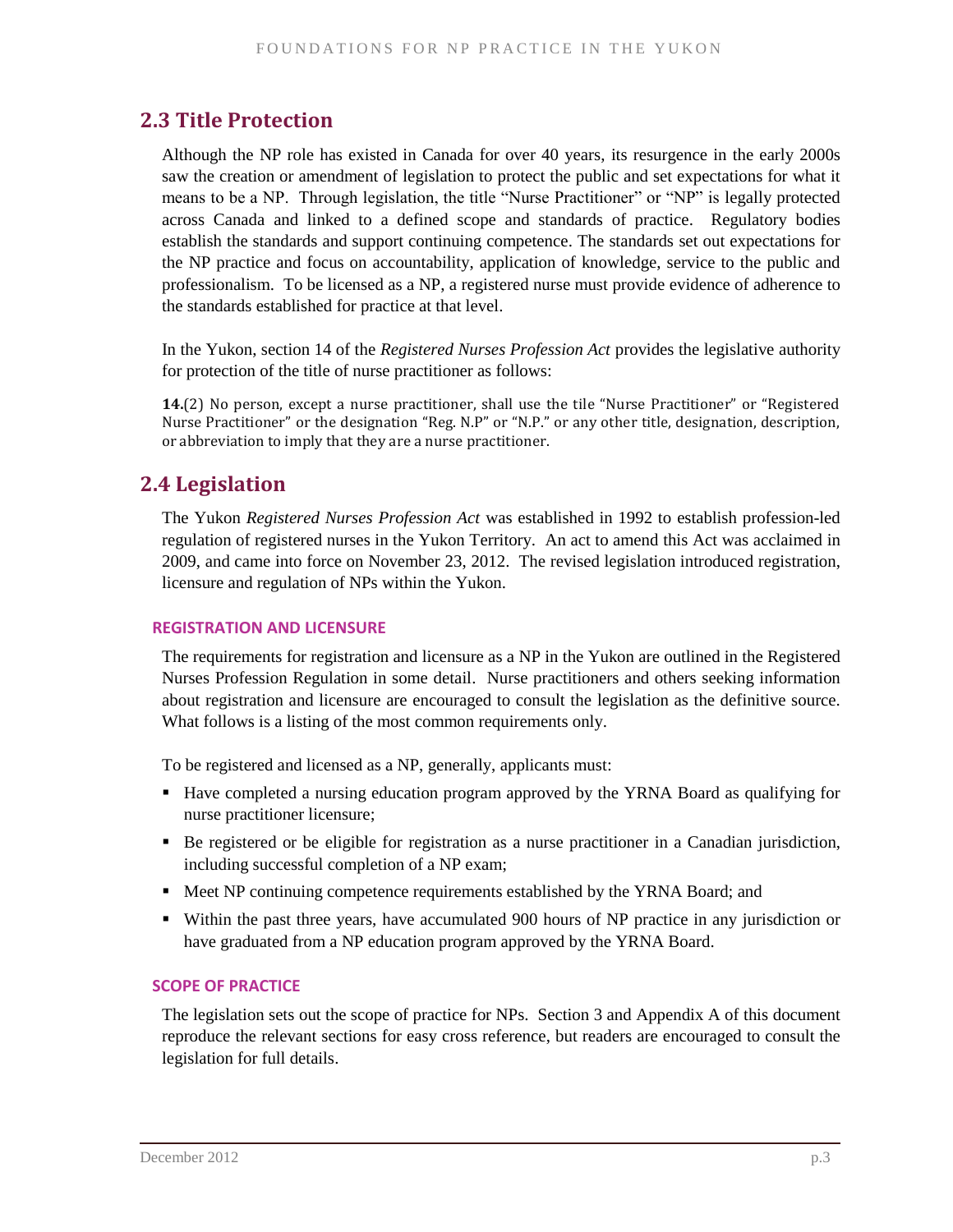The scope of practice was recommended to the YRNA board by a multidisciplinary committee known as the NP Advisory Committee. This committee is appointed by the YRNA and consists of the YRNA registrar, three YRNA members (at least one of whom is a NP), a pharmacist and a physician. The committee meets at least once per year to make recommendations to the YRNA board about revisions to the NP scope of practice. Every three years, the committee undertakes a full review of the NP scope to ensure currency with best practice.

## **2.5 Competencies, Standards and Expectations**

Core competencies, standards of practice, and clinical expectations are not set out directly in legislation. Instead, the legislation gives YRNA the authority to develop and maintain these elements in a separate document. This *Foundations for NP Practice in the Yukon* document was developed for that purpose. It works together with the legislation to create a comprehensive foundation for NP practice.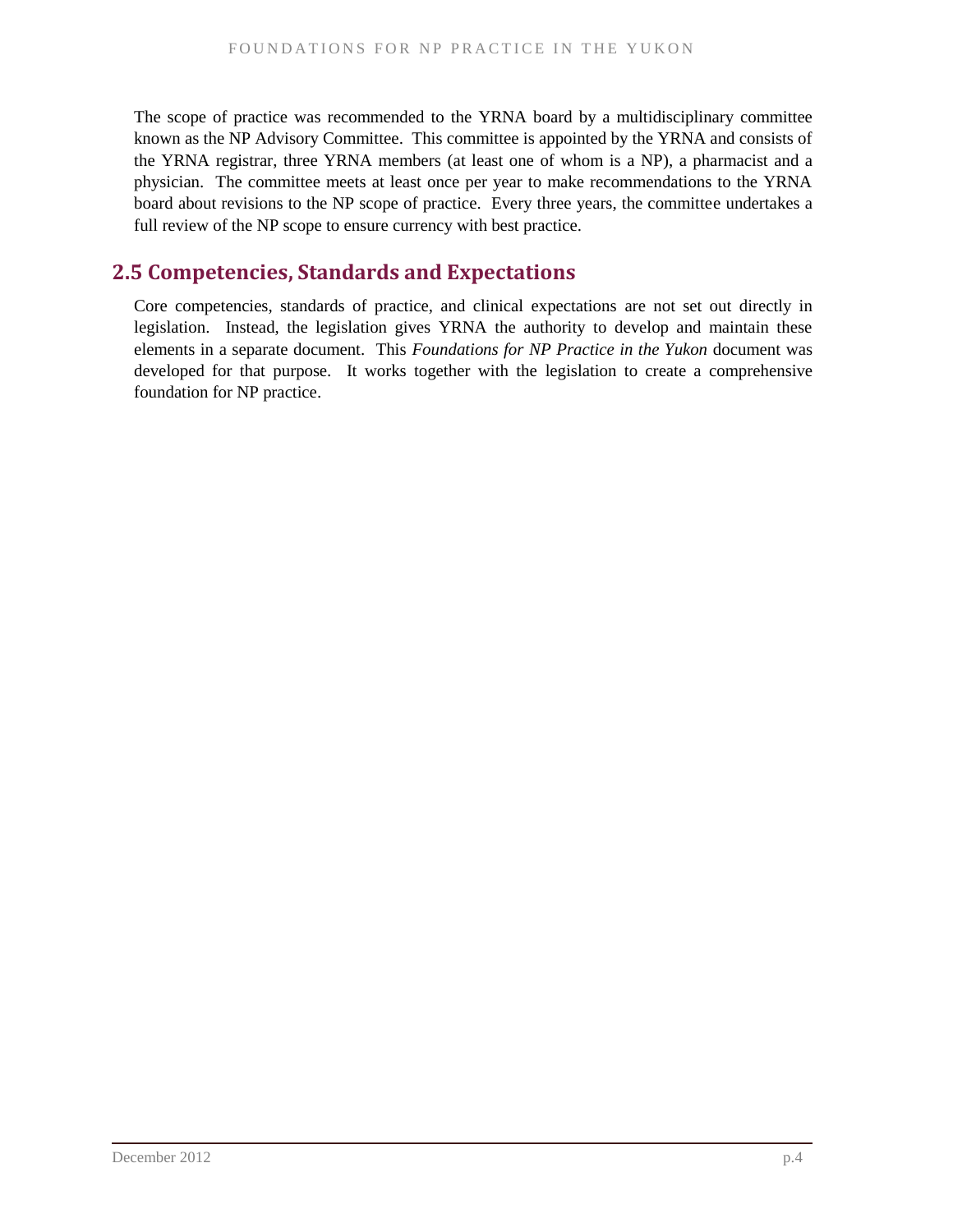# <span id="page-10-0"></span>**3. SCOPE OF PRACTICE**

The scope of practice for NPs working in the Yukon is set out in legislation. Section 13.1(2) of the Yukon *Registered Nurses Profession Act* establishes the broad authority for NP practice and reads as follows:

**13.1**(2)

Subject to regulations setting out exceptions, conditions or restrictions to be placed on the scope of practice of a nurse practitioner, a nurse practitioner is entitled to

- (a) make diagnoses to identify diseases, disorders, or conditions;
- (b) communicate a diagnosis;
- (c) order &/or interpret screening and diagnostic tests;
- (d) select, recommend, supply, prescribe, or monitor the effectiveness of drugs and treatments; &/or
- (e) perform other procedures authorized by regulations.

Further details about the NP's legislated scope of practice are outlined in the Registered Nurses Profession Regulation and are reproduced in Appendix A for easy reference. A copy of the full text of the legislation can be found on the YRNA website at *[www.yrna.ca](http://www.yrna.ca/)* or on the Government of Yukon legislation page at *[www.gov.yk.ca/legislation](http://www.gov.yk.ca/legislation)*.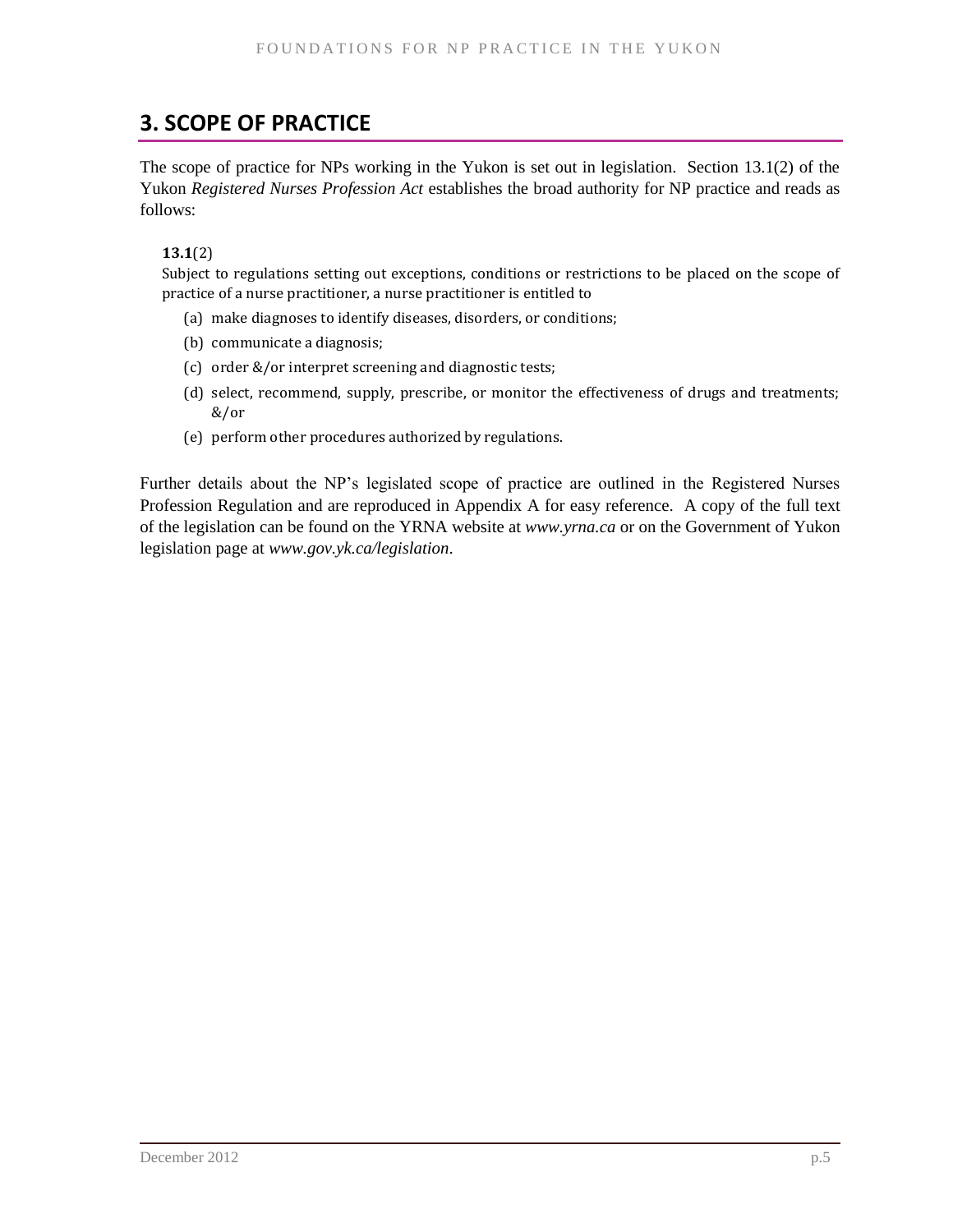# <span id="page-11-0"></span>**4. CORE COMPETENCIES AND STANDARDS**

# **4.1 Introduction**

This document defines the core competencies required for safe, competent and ethical NP practice. The core competencies are applicable across diverse practice settings and client populations, and are fundamental to all NP practice in Canada. The core competencies were derived directly from the *Canadian Nurse Practitioner Core Competency Framework* (Canadian Nurses Association 2010).

The national framework was revised in 2010 using a consensus-building approach involving provincial/territorial nursing regulators and expert nurse practitioners across Canada. The collaborative approach used to revise the document promotes consistency of registration requirements across the country, facilitating compliance with the Agreement on Internal Trade.

Nurse practitioner practice is dynamic, and the competencies will change over time in response to population health needs, evolving practice and health care environments. Hence, the Canadian Nurses Association (CNA) has agreed to review and update these competencies at least once every five years to ensure that they keep pace with changes in nurse practitioner practice.

YRNA has determined that the core competencies developed at the national level will serve as the professional standards for NPs in the Yukon. The statements describe what one would expect the NP to exhibit after graduation from an approved NP education program. They describe the minimum requirements and, as NPs move along the continuum from novice to expert, there will be an increase in depth of knowledge. It is important to note that the requirements in this section of the document do not stand alone, but should be considered along with the *Standards for Registered Nursing Practice in the Yukon* document and the Clinical Expectations listed in Section 5 of this document.

# **4.2 Nurse Practitioner Profile**

Nurse practitioners, as autonomous health professionals with advanced education, provide essential health services grounded in professional, ethical and legal standards. Nurse practitioners integrate their in-depth knowledge of advanced nursing practice and theory, health management, health promotion, disease/injury prevention, and other relevant biomedical and psychosocial theories to provide comprehensive health services. Nurse practitioners work in collaboration with their clients and other health care providers in the provision of high-quality patient-centred care. They work with diverse client populations in a variety of contexts and practice settings.

Nurse practitioners have the competence to provide comprehensive health assessment, to diagnose health/illness conditions, and to treat and manage acute and chronic illness within a holistic model of care. Nurse practitioners order and interpret screening and diagnostic tests, perform procedures and prescribe medications, while integrating the principles of resource allocation and costeffectiveness, in accordance with federal, provincial and territorial legislation and policy.

Nurse practitioners are accountable for their own practice and communicate with clients about health assessment findings and diagnoses, further required testing and referral to other health care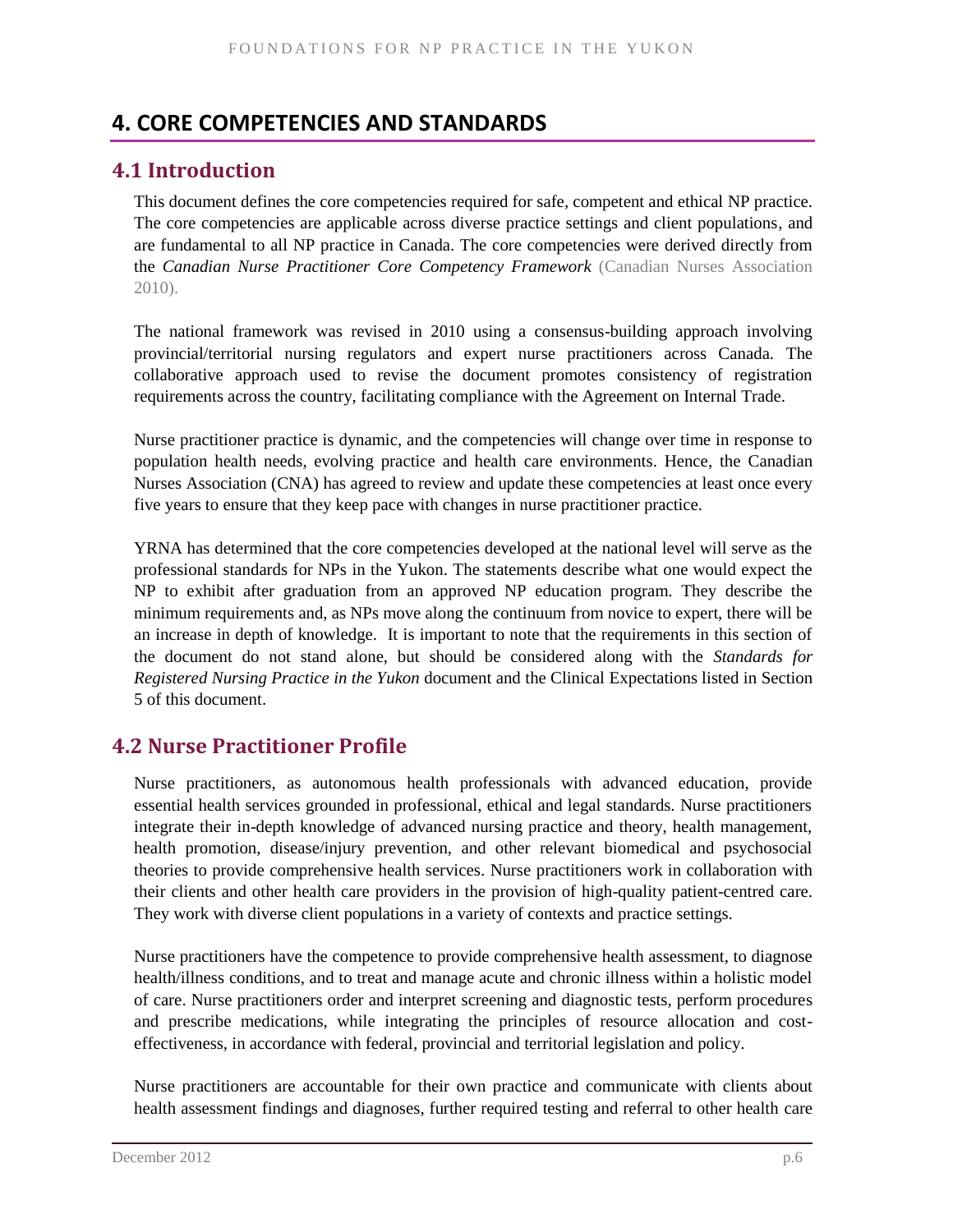providers; they are also responsible for client follow-up. Nurse practitioners counsel clients on symptom management, health maintenance, pharmacotherapy, alternative therapies, rehabilitation strategies and other health programs.

Nurse practitioners have the knowledge to assess population health trends and patterns and to design services that promote healthy living. They provide leadership in the development, implementation and evaluation of strategies to promote health and prevent illness and injury, and they work with inter-professional teams, other health care providers and sectors and community members. Nurse practitioners collaborate in the development of policy to influence health services and healthy public policy.

# **4.3 Overview of Competencies**

Nurse practitioner competencies reflect advanced nursing practice by building and expanding upon the competencies required of a registered nurse. This section expands on the competencies defined in *Advanced Nursing Practice: A National Framework* (Canadian Nurses Association, 2008) as these competencies apply to nurse practitioners.

The core competencies are organized into four categories:

- Professional Role, Responsibility and Accountability;
- Health Assessment and Diagnosis;
- Therapeutic Management; and
- Health Promotion and Prevention of Illness and Injury.

The competencies were developed according to certain assumptions and terms; thus, interpretation of the competencies requires an understanding of the assumptions and the key terms found in the glossary of terms. As well, the competencies apply only within the confines of Yukon legislation and should there be inconsistencies, Yukon legislation is paramount.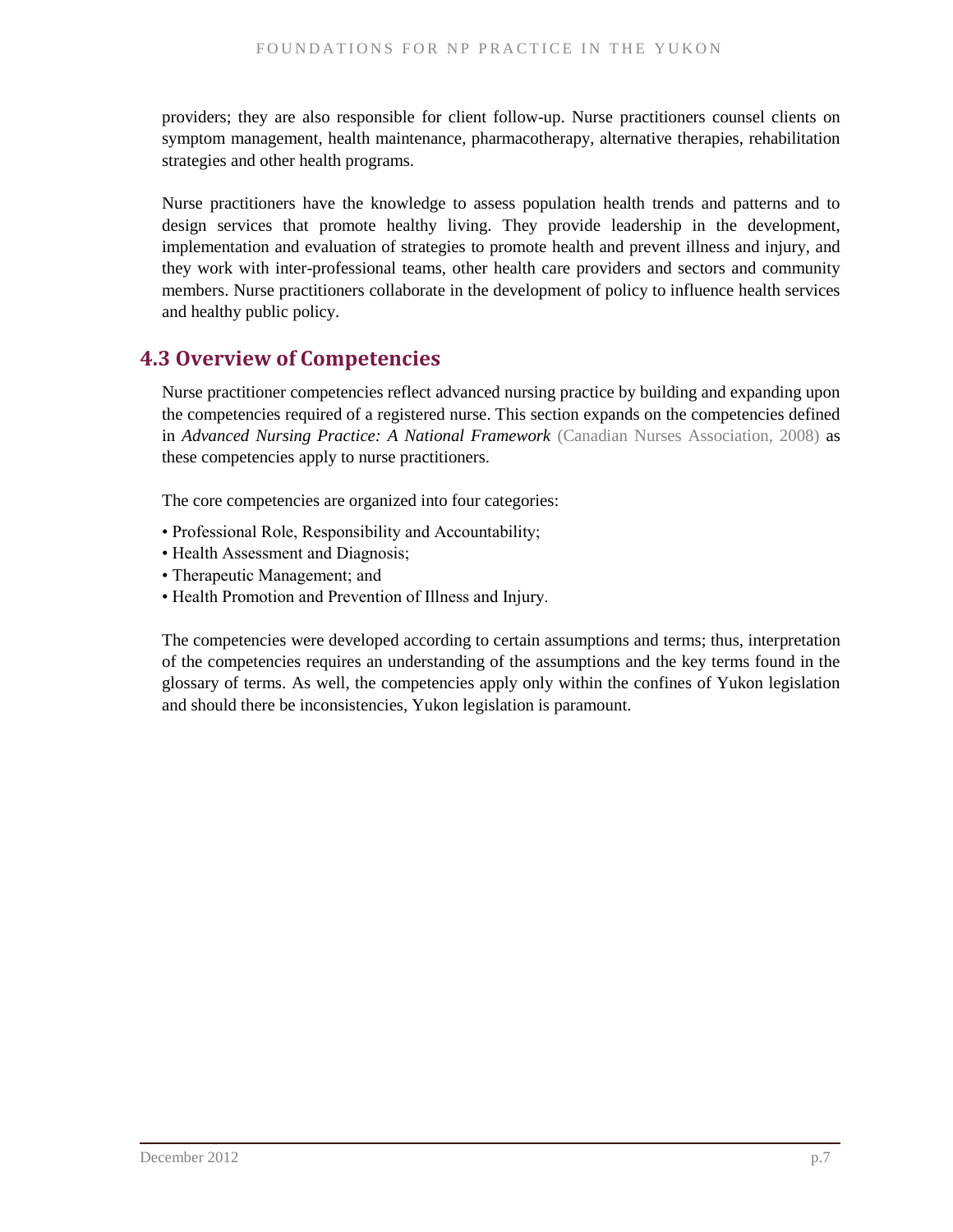## **4.4 Assumptions**

Familiarity with the assumptions used to develop the core competencies is essential to the understanding of how these competencies may be applied to the nurse practitioner practice in all roles and settings, not only those specific to a particular client population or practice environment.

In developing the core competencies listed in this document, the following assumptions were made:

- a) The practice of nurse practitioners is grounded in the values, knowledge and theories of professional nursing practice.
- b) Nurse practitioner core competencies build and expand upon the competencies required of a registered nurse.
- c) Nurse practitioner core competencies require additional nursing education, usually achieved at the graduate level, with a substantial clinical component.
- d) Nurse practitioner core competencies are the foundation for all areas of nurse practitioner practice, and are applicable across diverse practice settings and client populations.
- e) Nurse practitioner core competencies are an essential element of nurse practitioner competence assessment.
- f) Nurse practitioner practice is grounded in the five World Health Organization (WHO) principles of primary health care: accessibility, public participation, health promotion, appropriate technology and intersectoral collaboration.
- g) Nurse practitioners provide services relating to health promotion, illness and injury prevention, rehabilitative care, curative and supportive care, and palliative/end-of-life care.
- h) The identified core competencies incorporate the competencies identified for advanced nursing practice and address the activities that are included in the legislated scope of practice of nurse practitioners
- i) Nurse practitioners work in collaboration with other health care providers to provide safe, high-quality health care services.
- j) Newly graduated nurse practitioners gain proficiency in the breadth and depth of their practice over time, with support from employers, mentors and health care team members.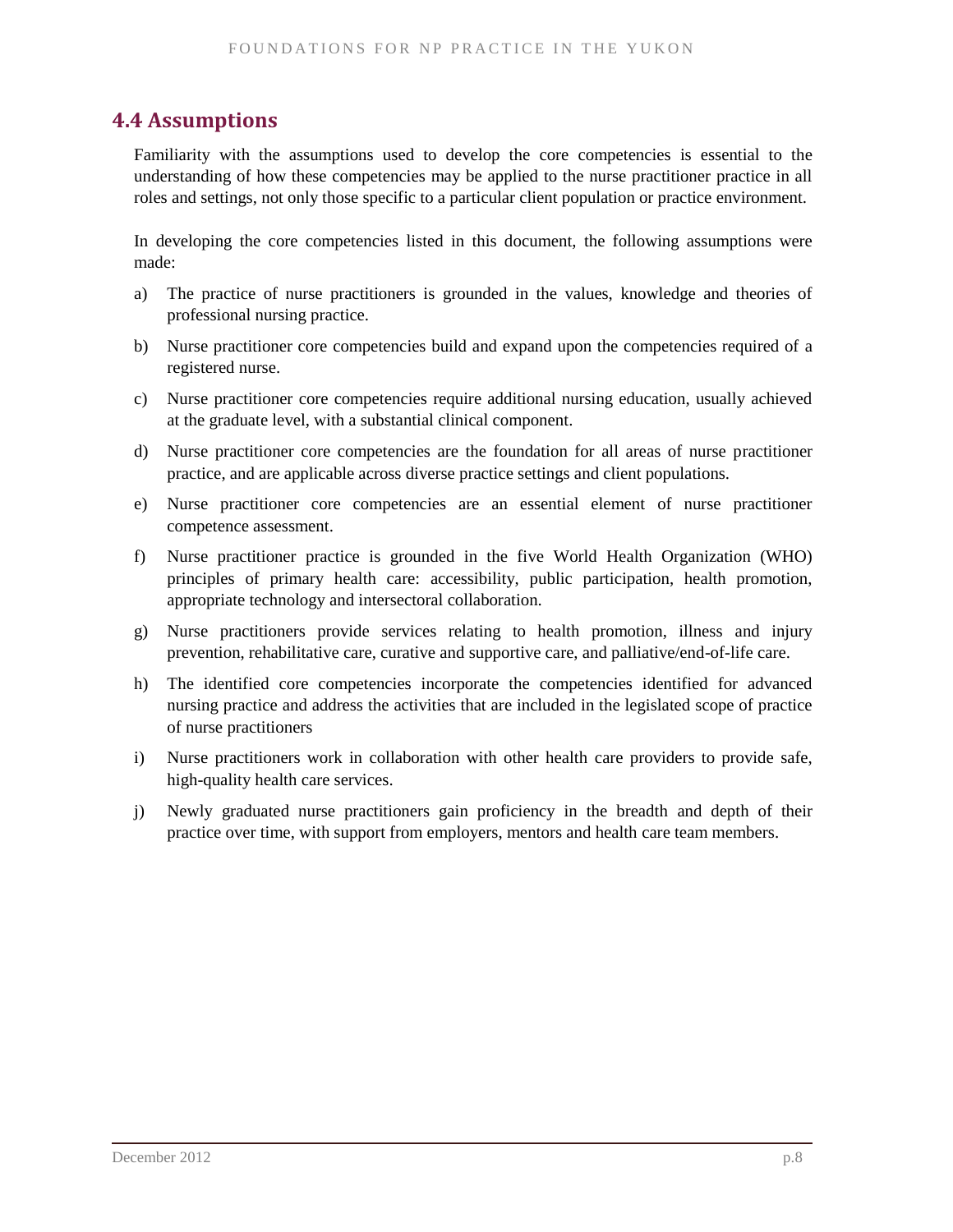# **4.5 Core Competencies and Standards**

### <span id="page-14-0"></span>**1. PROFESSIONAL ROLE, RESPONSIBILITY AND ACCOUNTABILITY**

This nurse practitioner competency category encompasses the core competencies for the following four categories of advanced nursing practice: 1) clinical practice; 2) collaboration, consultation and referral; 3) research; and 4) leadership.

Nurse practitioner practice is characterized by the simultaneous interaction and blending of competencies at a level of complexity that reflects the nurse practitioner's highly developed critical thinking skills, clinical nursing experience, and advanced education that incorporates a substantial clinical component.

The competencies listed below are fundamental to advanced nursing practice and are integrated into the practice of nurse practitioners. Therefore, the competencies listed in this category also apply to each of the three other competency categories in this framework: Health Assessment and Diagnosis, Therapeutic Management, and Health Promotion and Prevention of Illness and Injury.

### **Clinical Practice**

- 1.1 Practises in accordance with federal and provincial/territorial legislation, professional and ethical standards, and policy relevant to nurse practitioner practice.
- 1.2 Understands the changes in scope of practice from that of a registered nurse and the ways that these changes affect responsibilities and accountabilities when assuming the reserved title and scope of practice of a nurse practitioner.
- 1.3 Incorporates knowledge of diversity, cultural safety and determinants of health in the assessment, diagnosis and therapeutic management of clients and in the evaluation of outcomes.
- 1.4 Incorporates knowledge of developmental and life stages, pathophysiology, psychopathology, epidemiology, environmental exposure, infectious diseases, behavioural sciences, demographics and family processes when performing health assessments, making diagnoses and providing overall therapeutic management.
- 1.5 Incorporates knowledge of the clinical manifestations of normal health events, acute illness/injuries, chronic diseases, co-morbidities and emergency health needs, including the effects of multiple etiologies in the assessment, diagnosis and therapeutic management of clients and in the evaluation of outcomes.
- 1.6 Integrates the principles of resource allocation and cost-effectiveness into clinical decisionmaking.
- 1.7 Provides client diagnostic information and education that are relevant, theory-based and evidence-informed, using appropriate teaching/learning strategies.
- 1.8 Promotes safe client care by mitigating harm and addressing immediate risks for clients and others affected by adverse events and near misses.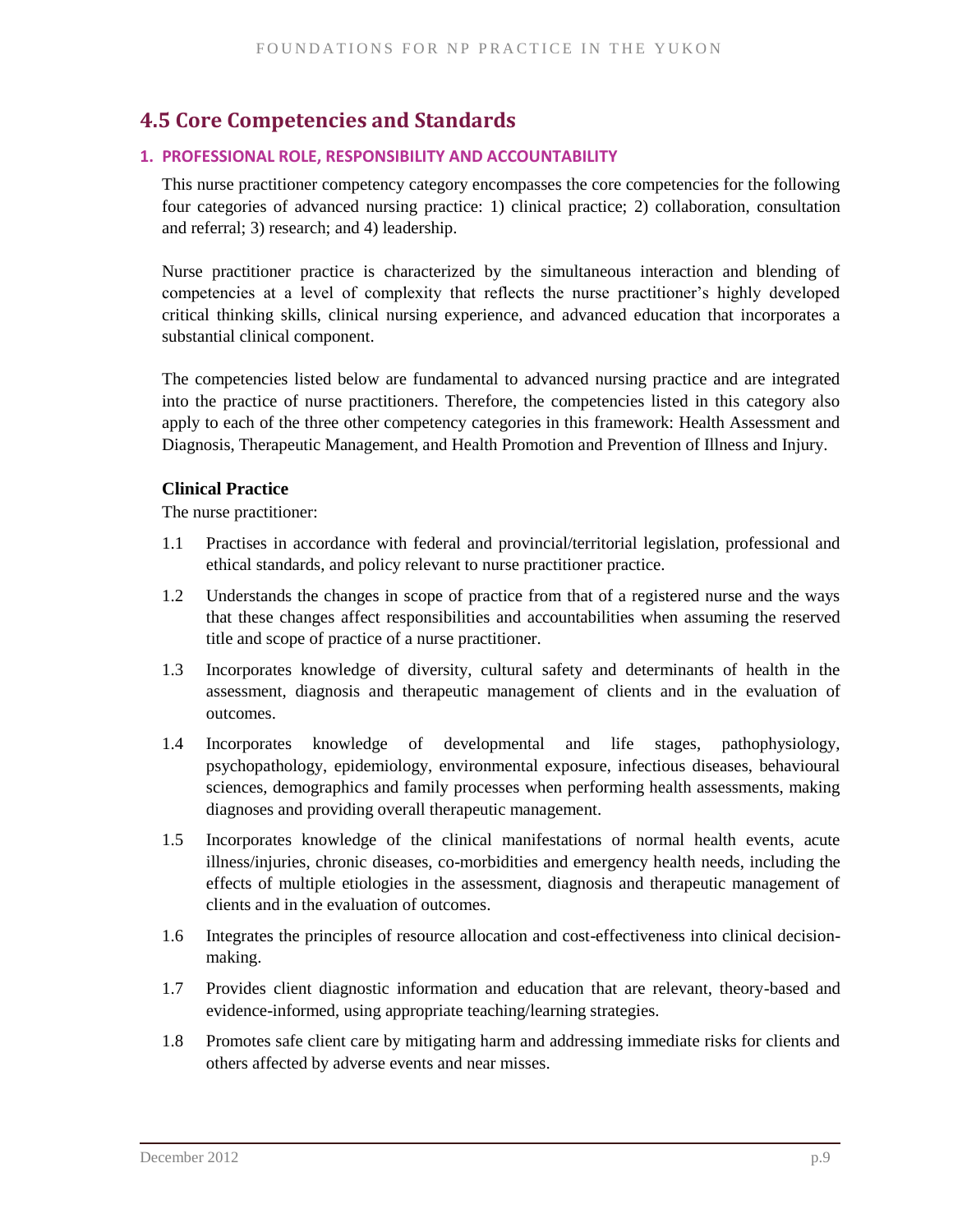- 1.9 Discloses the facts of adverse events to clients, and reports adverse events to appropriate authorities, in keeping with relevant legislation and organizational policies.
- 1.10 Documents clinical data, assessment findings, diagnoses, plans of care, therapeutic interventions, client responses and clinical rationale in a timely and accurate manner.
- 1.11 Adheres to federal and provincial/territorial legislation, policies and standards related to privacy, documentation and information management (this applies to verbal, written or electronic records).
- 1.12 Engages in ongoing professional development and accepts personal responsibility for maintaining nurse practitioner competence.

### **Collaboration, Consultation and Referral**

The nurse practitioner:

- 1.13 Consults with and/or refers clients to other health care providers at any point in the care continuum when the client's condition is not within the nurse practitioner scope of practice or the individual nurse practitioner's competence.
- 1.14 Acts as a consultant to and/or refers and accepts referrals from health care providers, community agencies and allied non-health care professionals.
- 1.15 Advocates for clients in relation to therapeutic intervention, health care access, the health care system and policy decisions that affect health and quality of life.
- 1.16 Collaborates with members of the health care team to provide and promote interprofessional client-centred care at the individual, organizational and systems levels.
- 1.17 Collaborates with members of the health care team to promote and guide continuous quality improvement initiatives at the individual, organizational and systems levels.
- 1.18 Applies advanced knowledge and skills in communication, negotiation, coalition building, change management and conflict-resolution, including the ability to analyze, manage and negotiate conflict.

#### **Research**

- 1.19 Engages in evidence-informed practice by critically appraising and applying relevant research, best practice guidelines and theory when providing health care services.
- 1.20 Develops, utilizes and evaluates processes within the practice setting to ensure that clients receive coordinated health services that identify client outcomes and contribute to knowledge development.
- 1.21 Identifies and implements research-based innovations for improving client care at the individual, organizational and systems levels.
- 1.22 Identifies, collects data on, and evaluates the outcomes of nurse practitioner practice for clients and the health care system.
- 1.23 Collaborates with other members of the health care team or the community to identify research opportunities and to conduct and/or support research.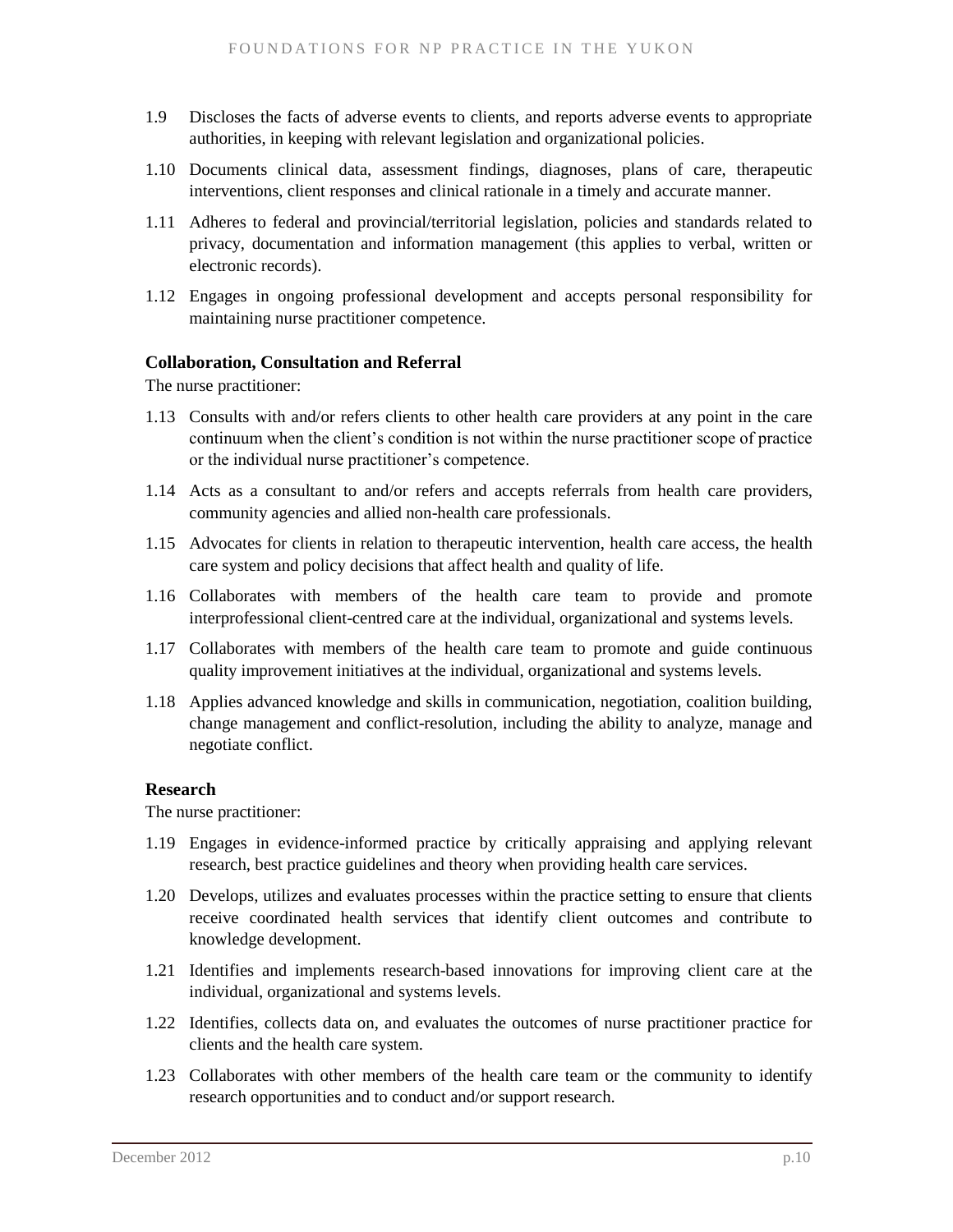1.24 Acts as a change agent through knowledge translation and dissemination of new knowledge that may include formal presentations, publication, informal discussions and the development of best practice guidelines and policies.

### **Leadership**

The nurse practitioner:

- 1.25 Provides leadership in the management of clinical care and is a resource person, educator and role model.
- 1.26 Acts as a preceptor, mentor and coach to nursing colleagues, other members of the health care team and students.
- 1.27 Articulates and promotes the role of the nurse practitioner to clients, other health care providers, social and public service sectors, the public, legislators and policy-makers.
- 1.28 Provides leadership in the development and integration of the nurse practitioner role within the health care system.
- 1.29 Advocates for and participates in creating an organizational environment that supports safe client care, collaborative practice and professional growth.
- 1.30 Guides, initiates and provides leadership in the development and implementation of standards, practice guidelines, quality assurance, and education and research initiatives.
- 1.31 Guides, initiates and provides leadership in policy-related activities to influence practice, health services and public policy.

### <span id="page-16-0"></span>**2. HEALTH ASSESSMENT AND DIAGNOSIS**

The nurse practitioner integrates a broad knowledge base with critical appraisal to obtain the required information for determining diagnoses and client needs. Throughout the process, the nurse practitioner works collaboratively with clients to identify and mitigate health risks, promote understanding of health issues and support healthy behaviours.

- 2.1 Performs a focused health assessment and/or an advanced comprehensive health assessment, using and adapting assessment tools and techniques based on client needs and relevance to client stage of life.
- 2.2 Performs a complete or focused health history appropriate to the client's situation, including physical, psychosocial, emotional, ethnic, cultural and spiritual dimensions of health.
- 2.3 Performs a complete or focused physical examination, and identifies and interprets normal and abnormal findings as appropriate to client presentation.
- 2.4 Synthesizes health assessment information using critical inquiry and clinical reasoning to diagnose health risks and states of health/illness.
- 2.5 Formulates differential diagnoses through the integration of client information and evidence-informed practice.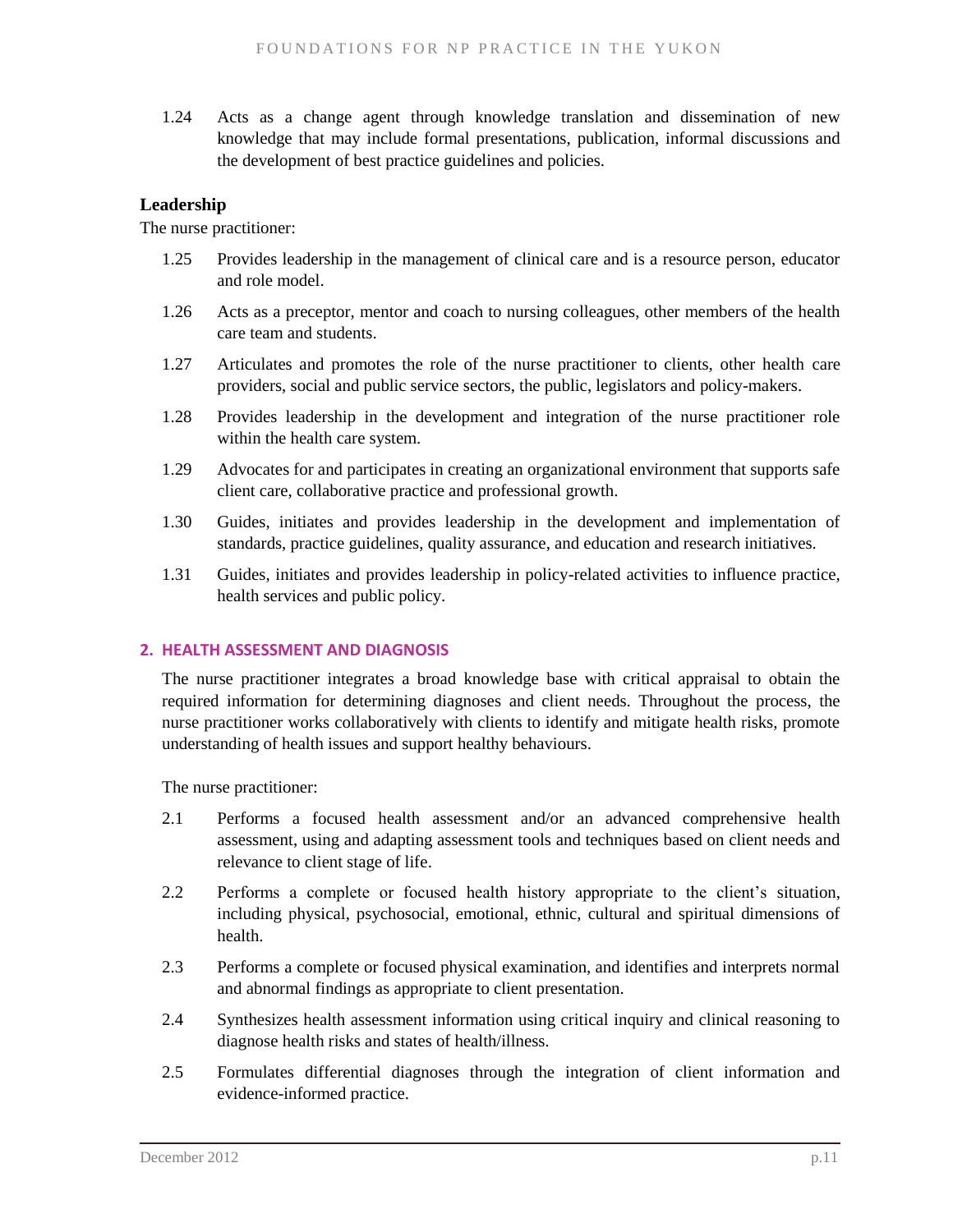- 2.6 Anticipates and diagnoses emergent, urgent and life-threatening situations.
- 2.7 Orders and/or performs screening and diagnostic investigations, interprets results using evidence-informed clinical reasoning and critical inquiry, and assumes responsibility for follow-up.
- 2.8 Diagnoses diseases, disorders, injuries and conditions, and identifies health needs, while considering the client's response to the health/illness experience.
- 2.9 Communicates with clients about health assessment findings and/or diagnosis, including outcomes and prognosis.

#### <span id="page-17-0"></span>**3. THERAPEUTIC MANAGEMENT**

Nurse practitioners collaborate with clients to set priorities for the provision and overall coordination of care along the health/illness continuum. The nurse practitioner selects appropriate interventions from a range of non-pharmacological and pharmacological interventions to assist clients in restoring or maintaining functional, physiological and mental stability to achieve optimal health.

- 3.1 Creates an environment in which effective communication of diagnostic and therapeutic intervention can take place.
- 3.2 Explores therapeutic options, considering implications for clients through the integration of client information and evidence-informed practice.
- 3.3 Determines care options and initiates therapeutic interventions in collaboration with clients, while considering client perspectives, feasibility and best outcomes.
- 3.4 Initiates interventions for the purpose of stabilizing clients in emergent, urgent and lifethreatening situations.
- 3.5 Supports, educates, coaches and counsels clients regarding diagnoses, prognoses and selfmanagement, including their personal responses to diseases, disorders, conditions, injuries, risk factors, lifestyle changes and therapeutic interventions.
- 3.6 Promotes client self-efficacy in navigating the health care system and in identifying and accessing the necessary resources.
- 3.7 Coordinates and facilitates client care with other health care providers, agencies and community resources.
- 3.8 Performs invasive/non-invasive procedures for the clinical management and/or prevention of disease, injuries, disorders or conditions.
- 3.9 Prescribes pharmacotherapy based on the client's health history, disease, disorder, condition and stage of life, and individual circumstances.
- 3.10 Applies knowledge of pharmacotherapy and evidence-informed practice in prescribing, monitoring and supplying drugs.
- 3.11 Counsels clients on medication therapy, benefits, potential side effects, interactions, importance of compliance and recommended follow-up.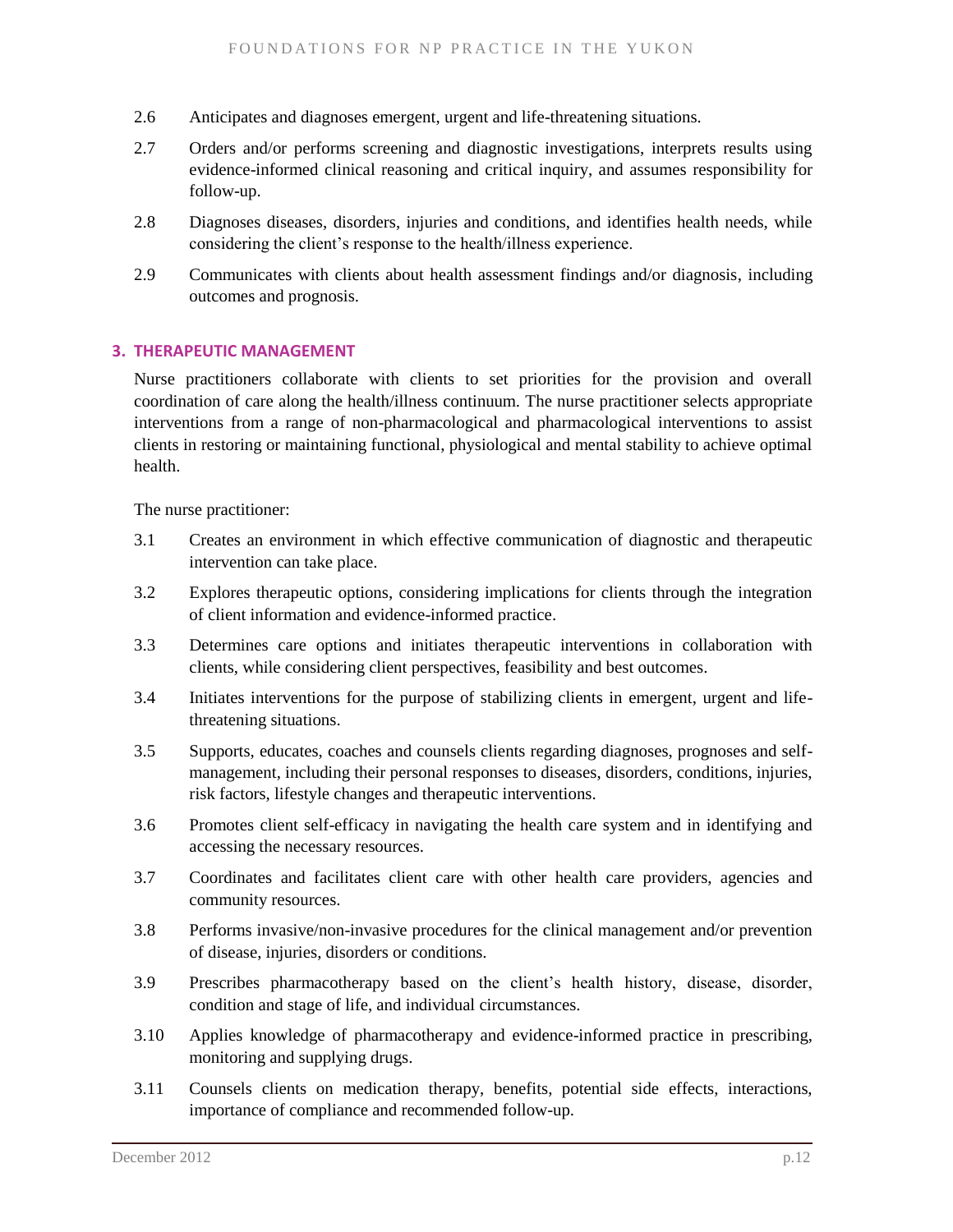- 3.12 Demonstrates awareness of, and is mindful of, marketing strategies used to promote health products, medical devices, medications, alternative therapies and health programs.
- 3.13 Intervenes, as appropriate, when potential or actual problematic substance use and/or misuse of drugs, including complementary and alternative therapies, is identified.
- 3.14 Prescribes and/or supplies drugs in accordance with provincial, territorial and/or federal standards and legislative requirements.
- 3.15 Uses an evidence-informed approach in the selection or consideration of complementary and alternative therapies, and considers the benefits and risks to clients' health and safety.
- 3.16 Collaborates with clients in monitoring their response to therapeutic interventions and in adjusting interventions, as needed.
- 3.17 Monitors, evaluates and revises the plan of care and therapeutic intervention based on current evidence-informed practice and on client goals, preferences, health status and outcomes.

### <span id="page-18-0"></span>**4. HEALTH PROMOTION AND PREVENTION OF ILLNESS AND INJURY**

Nurse practitioners in all practice settings focus on improving and restoring health. The nurse practitioner leads or collaborates with other health care team members, other sectors and/or the community in initiatives that promote health and reduce the risk of complications, illness and injury for their individual clients, client groups and/or the population as a whole.

- 4.1 Assesses, identifies and critically analyzes information from a variety of sources to determine client and/or population trends and patterns that have health implications.
- 4.2 Initiates or participates in the development of strategies to address identified client and/or population health implications.
- 4.3 Initiates or participates in the design of services/interventions for health promotion, health protection, and the prevention of injury, illness, disease and complications.
- 4.4 Initiates or participates in the development and implementation of evaluation processes, including identification of indicators for ongoing monitoring of strategies, services and interventions.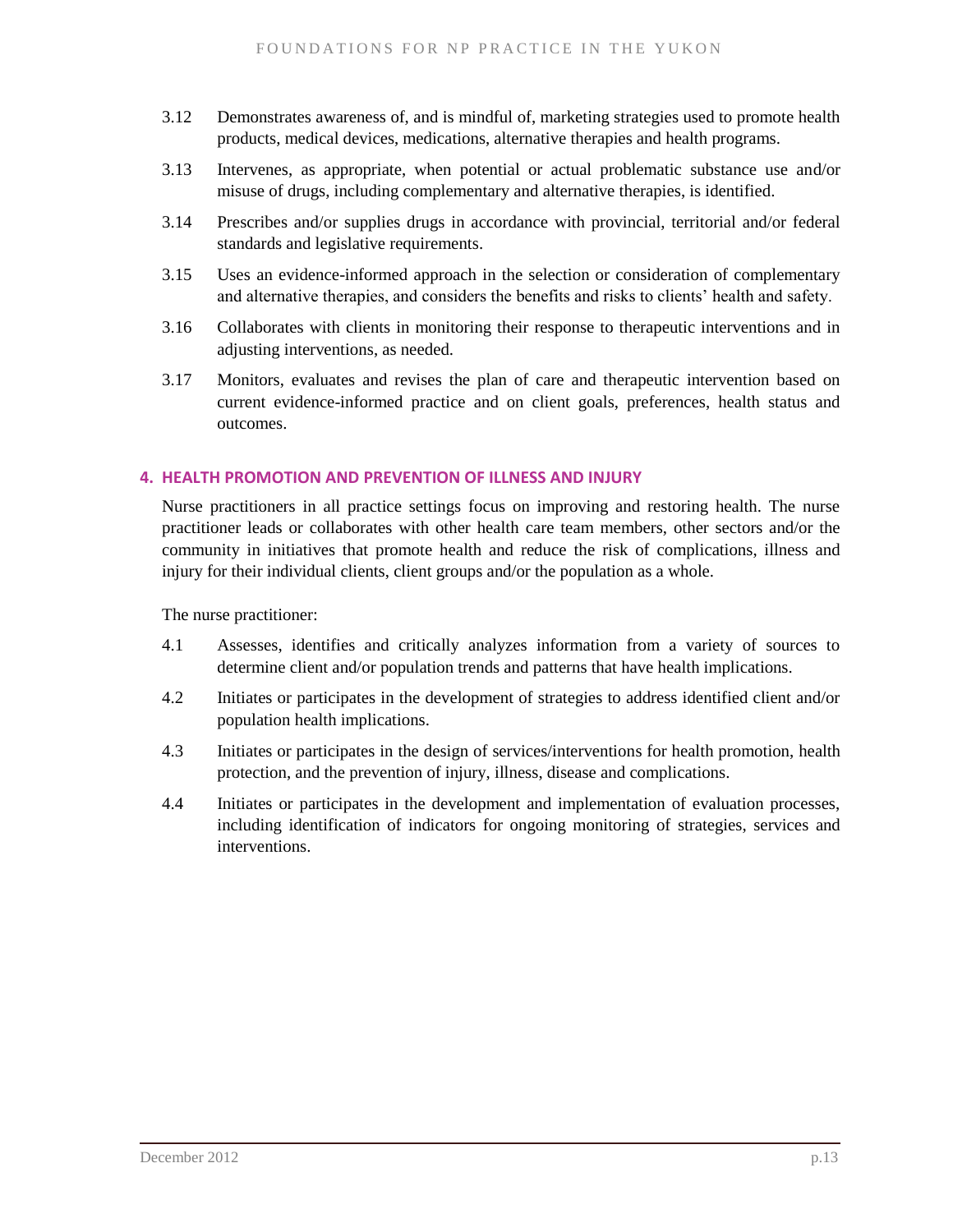# <span id="page-19-0"></span>**5. CLINICAL EXPECTATIONS**

In addition to the core competencies and standards identified in Section 4, YRNA has developed clinical expectations which will serve as a guide to further clarify the NP role and practice requirements in the Yukon. These functions fall within the broader scope of practice of an NP in the Yukon.

It is the responsibility of NPs performing any of these functions to determine if:

- the NP is competent to perform this function; and
- $\blacksquare$  the function is within the NP job description defined by an employer.

# <span id="page-19-1"></span>**5.1 Professional Role, Responsibility and Accountability**

### **1. COLLABORATION, CONSULTATION AND REFERRAL**

Consultation and collaboration with other health care providers is an essential component of safe, appropriate and integrated health care. As a member of the health care team the NP may need to initiate consultation and/or referrals to other members of the team.

The NP is authorized and accountable to formally request a referral of, or a consultation regarding, a client to other health care providers i.e. physicians, physiotherapists, occupational therapists, dieticians, home care services, counsellor, allied non-health care professional, etc. at any point in the care, when the client's health condition or needs are such that:

- the client's condition requires care beyond the NP's scope of practice and/or competence;
- the diagnosis and plan of treatment is beyond the knowledge, skill and judgment of the NP to determine;
- a consultation is required to establish a diagnosis, plan of care or treatment for the client;
- the sign(s), symptoms(s) or report(s) of diagnostic or laboratory tests suggest that a client's  $\bullet$ condition is destabilizing or deteriorating and is beyond the ability or scope of the NP to manage; or
- the anticipated outcomes of therapy are not realized and further treatment is beyond the ability or scope of the NP to manage.

The NP collaborates with the client, family, and other interdisciplinary team members in the provision of care. The NP consults with health care providers and other team members to optimize care and ensure the safety of the client.

### The NP:

- defines and communicates to the client and members of the interdisciplinary team, his/her area of practice and competence;
- promotes and facilitates collaborative partnerships with the client and the interdisciplinary team;
- establishes collaborative relationships with other health care providers;
- involves the client in the consultation process starting with the identification of the need for consultation and the desired outcomes;
- recognizes the need for and initiates timely, relevant and appropriate referrals to health care providers or community agencies; and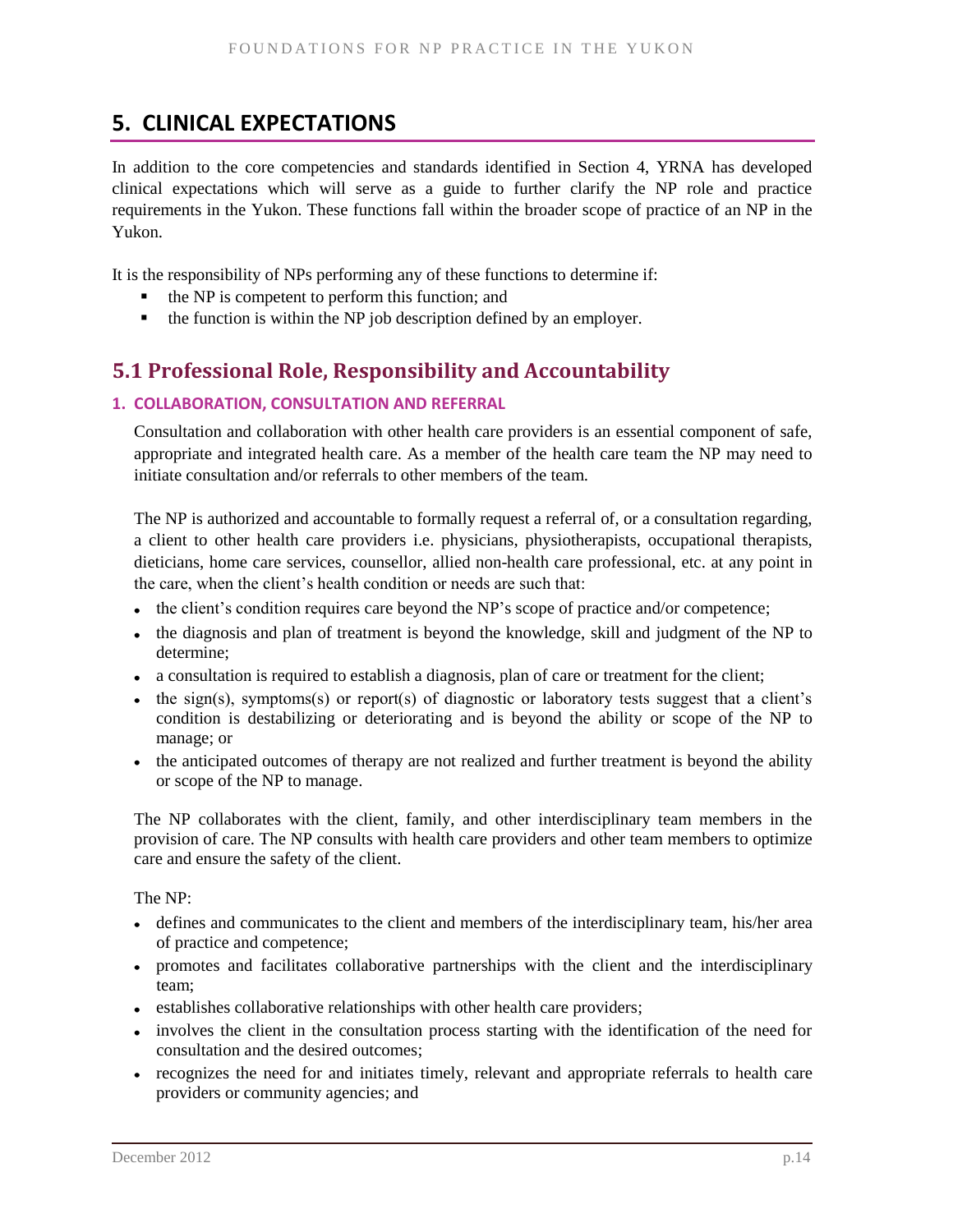documents the request for and outcome of consultations and referrals in the client's permanent health record.

The responsibility to consult with or refer to lies with the NP and is made collaboratively with the client in a timely manner to ensure the client's needs are met.

Consultation with other health care providers may result in one of the following levels of involvement:

- the other health care provider provides an opinion and recommendation to the NP who continues to have the primary responsibility for the health care of the client;
- the other health care provider assumes concurrent responsibility for some aspects of the care;
- the other health care provider and NP together clarify who is assuming responsibility for the various aspects of the client care, including the coordination of the overall care; or
- the care of the client is transferred to the other health care provider who then assumes the  $\bullet$ primary responsibility for the care.

The transferring or sharing of care occurs only after discussion and agreement among the client, the referring NP and the other health care provider has occurred.

The NP, when consulting or referring to another heath care provider, shall:

- clearly present the reason for and the level of urgency of the consultation or referral;
- describe the level of the other health care provider's involvement requested at the time a referral is made: an opinion, a recommendation for management, concurrent intervention or immediate transfer of care to the other health care provider consulted;
- determine the availability of the other health care provider to provide the consultation in a timely and appropriate manner;
- ensure that the other health care provider has appropriate access to the client's relevant health information;
- following the consultation, confirm with the other health care provider, the level of that provider's involvement; and
- document the request for and outcome of the consultation or referral.

The NP and the other health care provider consulted shall establish telecommunication or appropriate media methods for communicating about their mutual client's health condition and treatment decisions in situations in which a client's care is shared.

# <span id="page-20-0"></span>**5.2 Health Assessment and Diagnosis**

The NP performs a comprehensive health assessment and synthesis of data from multiple sources to formulate one or more differential diagnosis/diagnoses of a health condition. The NP is expected to diagnose and manage medical disorders and conditions within the limits of the NP's legislated scope of practice. When the client's condition requires care beyond the NP's scope of practice and/or competence, the appropriate consultation will be initiated.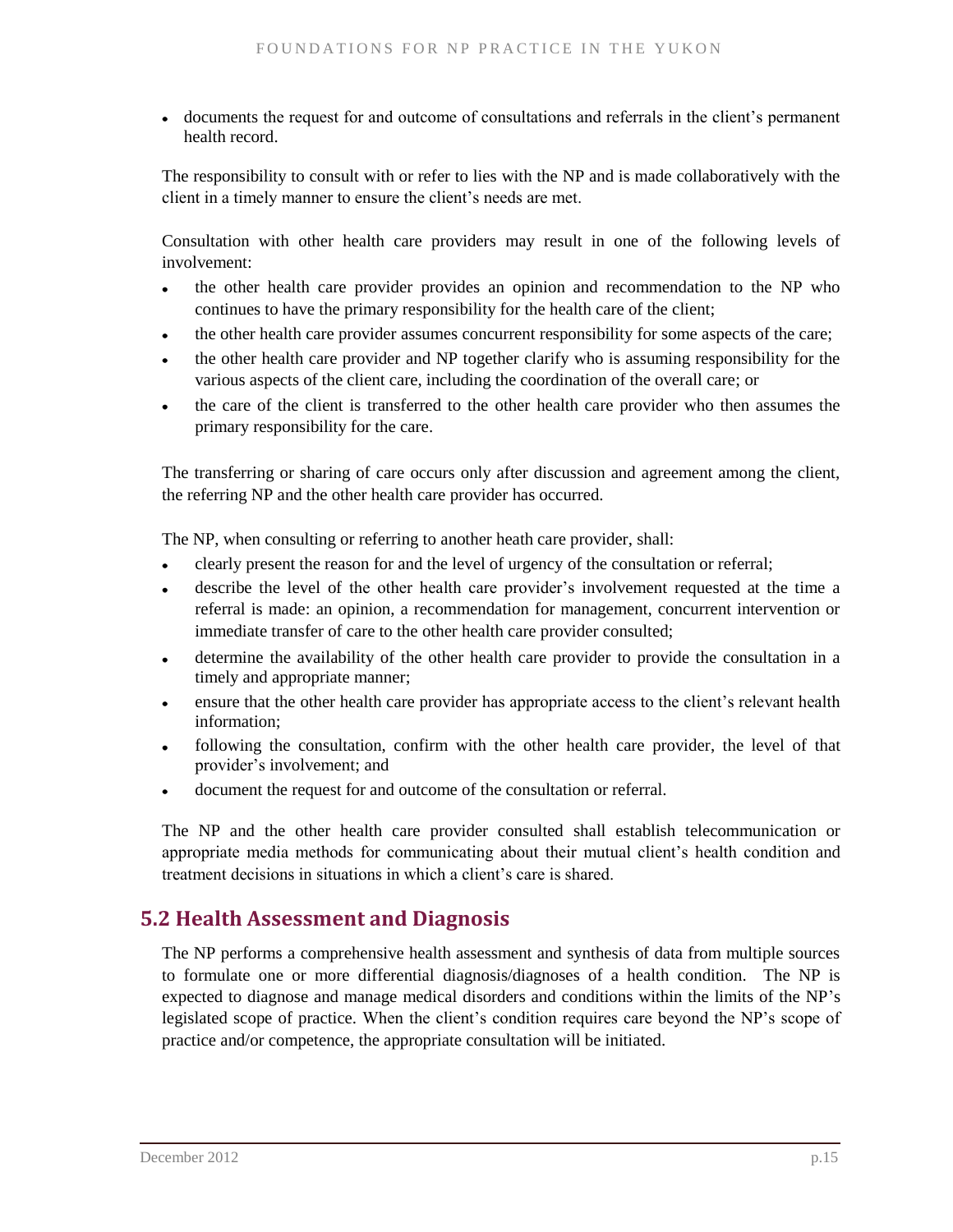### **1. DIAGNOSTIC TESTS**

The NP performs a comprehensive health assessment and synthesizes data from multiple sources to formulate a differential diagnosis of a health condition through the ordering, performing, receiving and interpreting of diagnostic tests. NPs are authorized to order diagnostic tests as determined by the scope and type of NP practice.

The entry level NP has the competencies to diagnose and manage common acute and chronic physical and mental diseases, disorders and conditions.

The NP is able to order, perform, receive and/or interpret reports of screening and diagnostic tests such as laboratory, radiology and ultrasound.

The NP will:

- obtain informed consent prior to requesting a diagnostic test;
- $\bullet$  explain the reason(s) for the diagnostic test;
- explain any risk(s) and/or benefit(s) of the diagnostic test;
- answer any questions the client has; and
- document the request of any diagnostic tests.

The NP will:

- document the order and results of diagnostic tests on the permanent client record as part of the treatment plan;
- collect the appropriate specimens for testing when appropriate, or there is no other appropriate health care provider to do so;
- obtain or handle specimens in accordance with the infection control guidelines;
- comply with the transportation of infectious substances guidelines in preparing specimens for transport;
- interpret the laboratory tests in the context of the individual client's presentation, make decisions about treatment, and/or consult in accordance with the expectations for consultation with physicians or other health care providers;
- request a copy of a laboratory report for clients with whom the NP has been involved in providing care;
- on request, be provided with information obtained by other health care providers; and
- avoid duplication of tests (for example by taking a thorough client history, reviewing the health record and communicating with other health care providers involved in the client's care).

# <span id="page-21-0"></span>**5.3 Therapeutic Management**

### **1. PRESCRIBING**

The NP engages in evidence-informed prescribing, utilizing best practice and other relevant guidelines and resources when prescribing for clients, including when recommending complementary and/or alternative health therapies.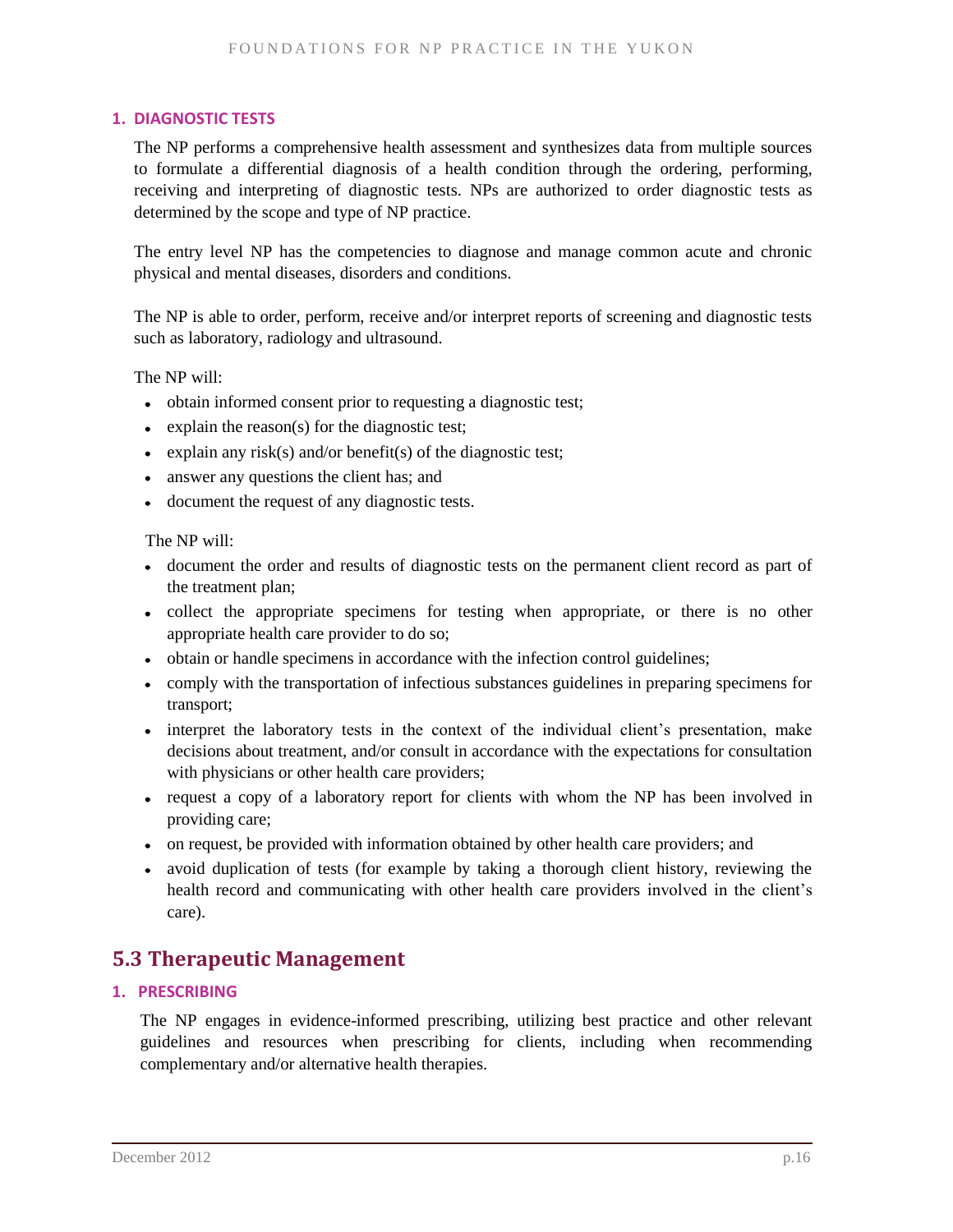- The NP is accountable for his/her prescribing decisions.
- The NP participates in the Canadian Adverse Drug Reaction Reporting Program.
- The NP accesses the Pharmaceutical Information Program.
- The NP documents the prescription on the client record.
- The NP prescribes according to the CDSA Act and Regulations.  $\bullet$
- The NP completes the prescription accurately.  $\bullet$

Requirements for writing prescriptions include:

- date of issue;
- name and address (if available) of client;
- full name and dose of the drug or substance, with the quantity prescribed and the quantity to be dispensed;
- directions for use, referring to the frequency or interval or maximum daily dose, route of administration and the duration of therapy;
- directions for number of allowable refills and interval between refills (each drug or substance on the prescription that may be refilled must be clearly identified, indicating the number of allowable refills);
- prescriber's name, address, telephone number, fax number and signature including the NP identifier; and
- designation "M" and/or "R", as the case may be, if the NP is prescribing a drug so designated in the Schedule of the Registered Nurses Profession Regulation.
- When prescribing electronically or by fax, the NP is expected to follow all of the above requirements.

Other elements not legally required, but may be considered when prescribing include:

- The NP considers the need for child resistant container, the use of the drug, the client's age, date of birth and weight and special instructions i.e. take on empty stomach**.**
- The NP provides educational information to the client regarding prescription and nonprescription drugs, including:
	- o the importance of compliance with prescribed frequency and duration of the drug therapy,
	- o potential side effects,
	- o signs and symptoms of potential adverse effects (e.g. allergic reaction) and the actions to take if side effects occur,
	- o potential interactions between the drug and certain foods, other drugs or substances,
	- o specific precautions to take or instructions to follow, and
	- o the recommended follow-up.
- The NP monitors and documents the client's response to drug therapy. Based on the client's response, the NP may decide to continue, adjust or withdraw the drug, or if necessary consult another NP, pharmacist, or physician.
- The NP, when co-managing a client with a physician, determines with the physician, a process for access to the client's health record for the purpose of treatment decisions and communication.
- The NP stores blank prescriptions in a secure area which is not accessible to the public, and does not provide to any person a blank, signed prescription.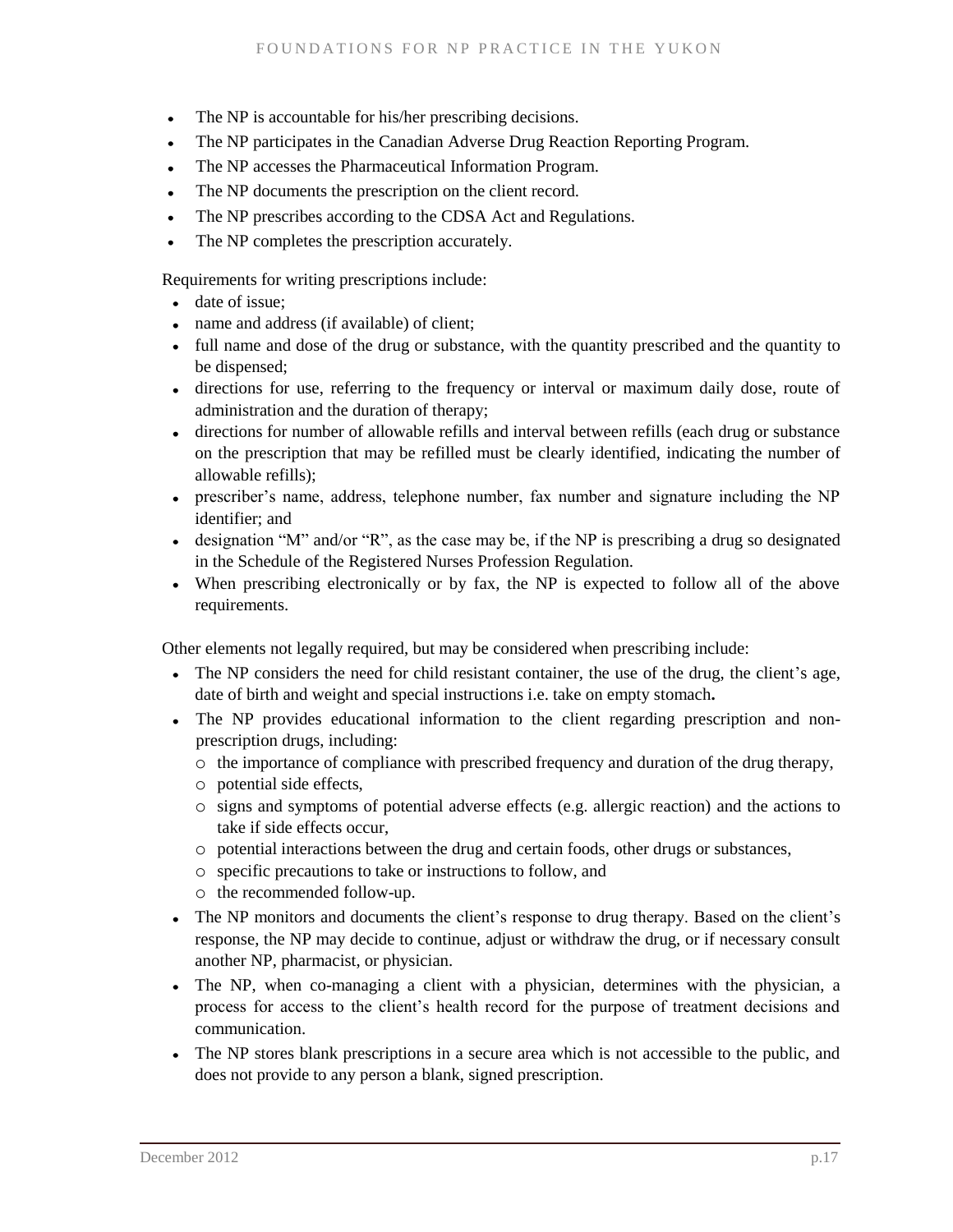- The NP does not prescribe or supply medication to oneself or to family, friends or peers except when no other option is available.
- The NP, when receiving information from a pharmaceutical representative, independently verifies the information received.

### **2. SUPPLYING/ADMINISTERING MEDICATION**

The NP may supply medication in the situation when a pharmacist is not available or accessible, and it is in the best interest of the client to do so.

When supplying medications, the NP will record on an individual prescription profile and/or client record each time a drug is supplied. The profile will include:

- client name, address, phone number, date of birth, gender and, when available, allergies and idiosyncratic responses and personal health number;
- date dispensed;
- name, strength, dosage of drug, and quantity dispensed;
- duration of therapy;
- directions to client; and
- signature and identifier of the NP dispensing the drug.

The NP, when supplying small quantities of medication to the client, will meet the following expectations. The prescription label (or envelope) indicates the following information:

- client's name;
- drug name, strength where appropriate, and dosage;
- direction for use;
- quantity supplied;
- date supplied;
- expiry date, when applicable;
- prescribing number of prescriber;
- initials of NP supplying the drug, and the location from which the drug is supplied, including name, address and telephone number; and
- appropriate special circumstances/auxiliary labels (e.g., shake well) are affixed.  $\bullet$

The NP will initiate client education regarding the drug, including but not necessarily limited to:

- $\bullet$  identify the purpose of the drug(s) being supplied;
- identify the dosage regime and instructions required to achieve the intended therapeutic response, expected benefits and side effects, and storage requirements;
- provide written medication information; and
- assess the level of the client's understanding.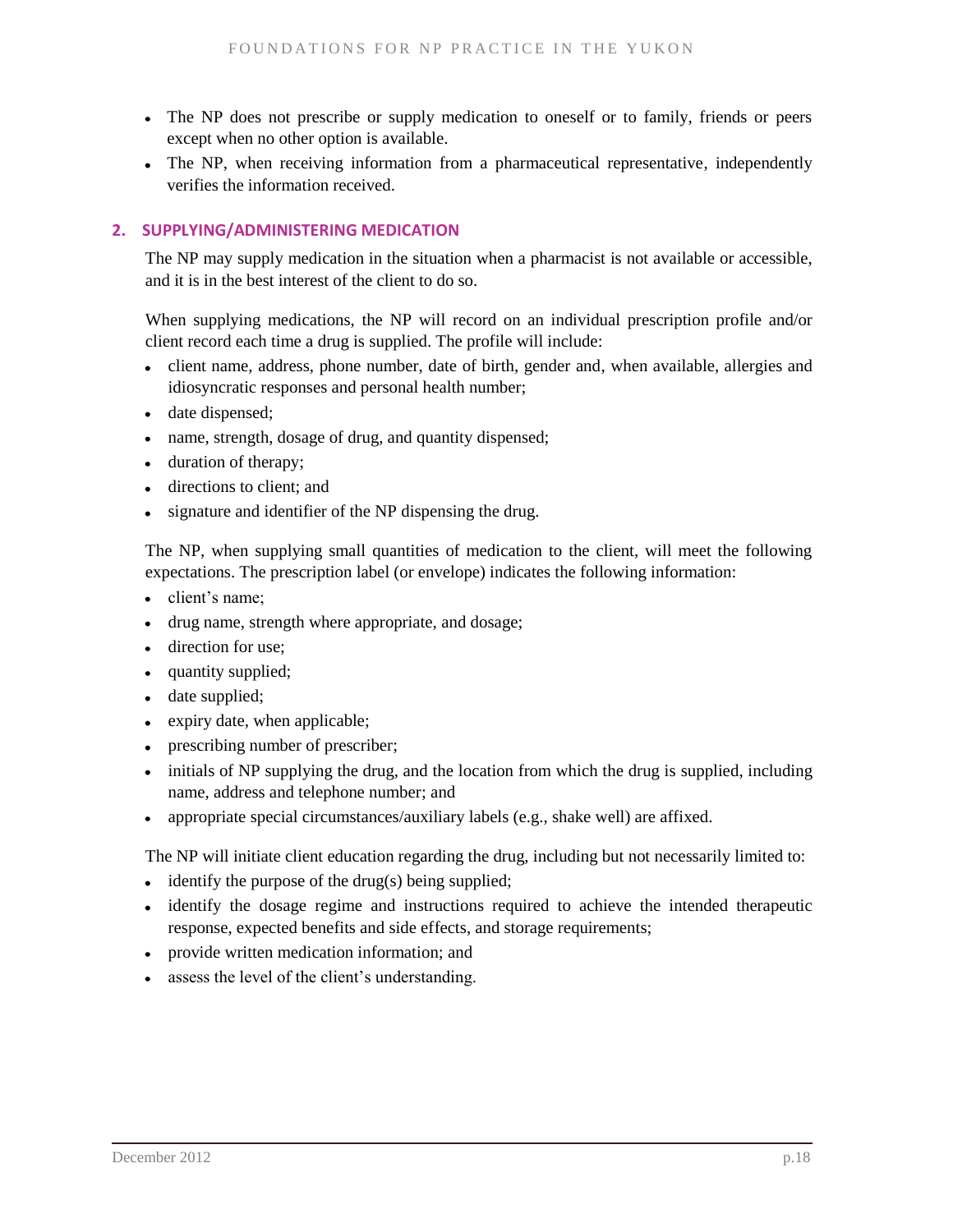### **3. COMPOUNDING MEDICATION**

Compounding medication is not a routine procedure in nursing practice. Any compounding practices should be based on evidence-based practice. NPs will only compound medication that involves mixing two or more non-sterile creams or ointments for topical use.

When compounding medication, NPs are accountable for:

- supplying or administering the medication;
- ensuring that the substances used to create the medication have been procured from a legitimate source and appropriately stored;
- ensuring that the substances used to create the medication will not expire before the client is  $\bullet$ expected to complete its use;
- ensuring an appropriate environment for compounding the medication;  $\bullet$  .
- packaging and storing the medication appropriately, if applicable;  $\bullet$
- labelling the package in accordance with the requirements listed for writing prescriptions  $\bullet$ outlined earlier in this document;
- identifying the substances used to create the compounded medication, including their names,  $\bullet$ strength and manufacturer;
- identifying the percentage of each substance used to create the compounded medication;  $\bullet$
- identifying the quantity of compounded medication in the package;  $\bullet$
- providing any special instructions (for example, storage requirements);  $\bullet$
- identifying the expiry date;
- providing the name and NP identifier; and
- identifying the name, address and telephone number of the organization where the medication was compounded.

When NPs document that a medication has been compounded, they include the rationale for compounding the medication.

### **4. MINOR SURGICAL, INVASIVE AND OTHER PROCEDURES**

The NP who possesses and maintains the competency is able to perform minor surgical, invasive and other procedures (e.g. casting) as an integral part of the management of clients. To provide treatments and advanced interventions, a NP must have acquired the skill through formal theoretical and clinical education and supervision.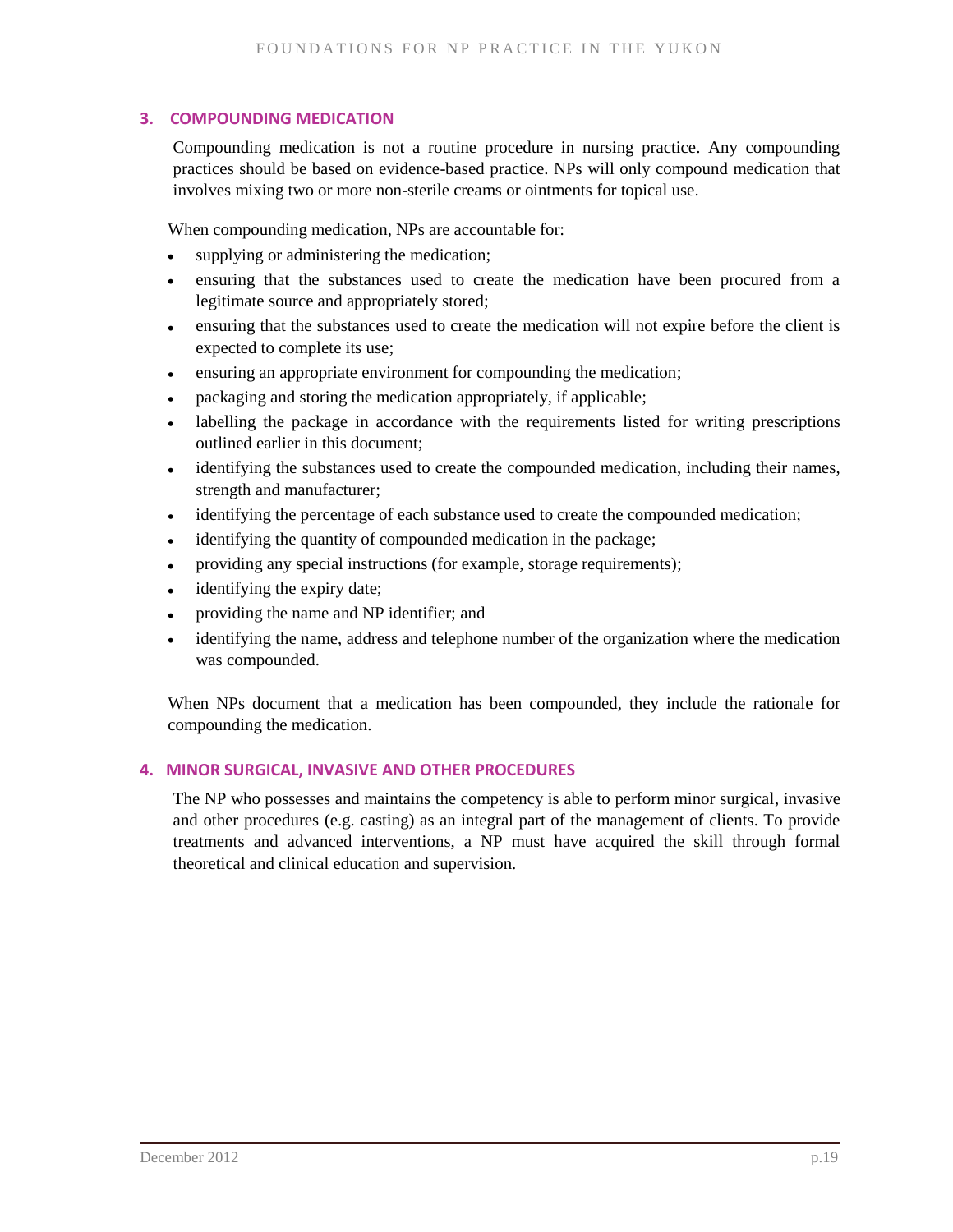# <span id="page-25-0"></span>**5.4 Health Promotion and Prevention of Illness and Injury**

NP practice is not focused solely on diagnosing and managing disease, disorders and conditions at the client level. The NP also applies leadership competencies at the community or population level, and is expected to empower a community and its members, build community capacity, and develop community relationships and partnerships.

The NP emphasizes health promotion and disease and injury prevention. These comprise activities in all three levels of primary, secondary, and tertiary prevention for individuals, families, and communities or for specific age or cultural groups, in accordance with population health principles.

The NP participates by:

- preventing disease through immunizations, promoting protection from occupational and environmental hazards, accidents and carcinogens, or educating high risk groups;
- facilitating early diagnosis and treatment through screening for diseases and disorders, according to the Canadian Preventative Care recommendations;
- providing anticipatory guidance on safety, family, behaviour and health promotion issues;  $\bullet$
- conducting growth and developmental surveillance;
- promoting client responsibility for maintaining and/or improving health by increasing knowledge of, control over and influence on social and health determinants;
- advocating for health promotion at the policy level and promoting healthy public policy by participating in legislative and policy-making activities that influence health services and practices, including health determinants;
- participating in the development and evaluation of health promotion/prevention and harm  $\bullet$ reduction programs;
- applying principles of teaching and learning when providing health education to individuals,  $\bullet$ families and groups; and
- liaising with a community in identifying and addressing key health priorities, including the development of community indicators.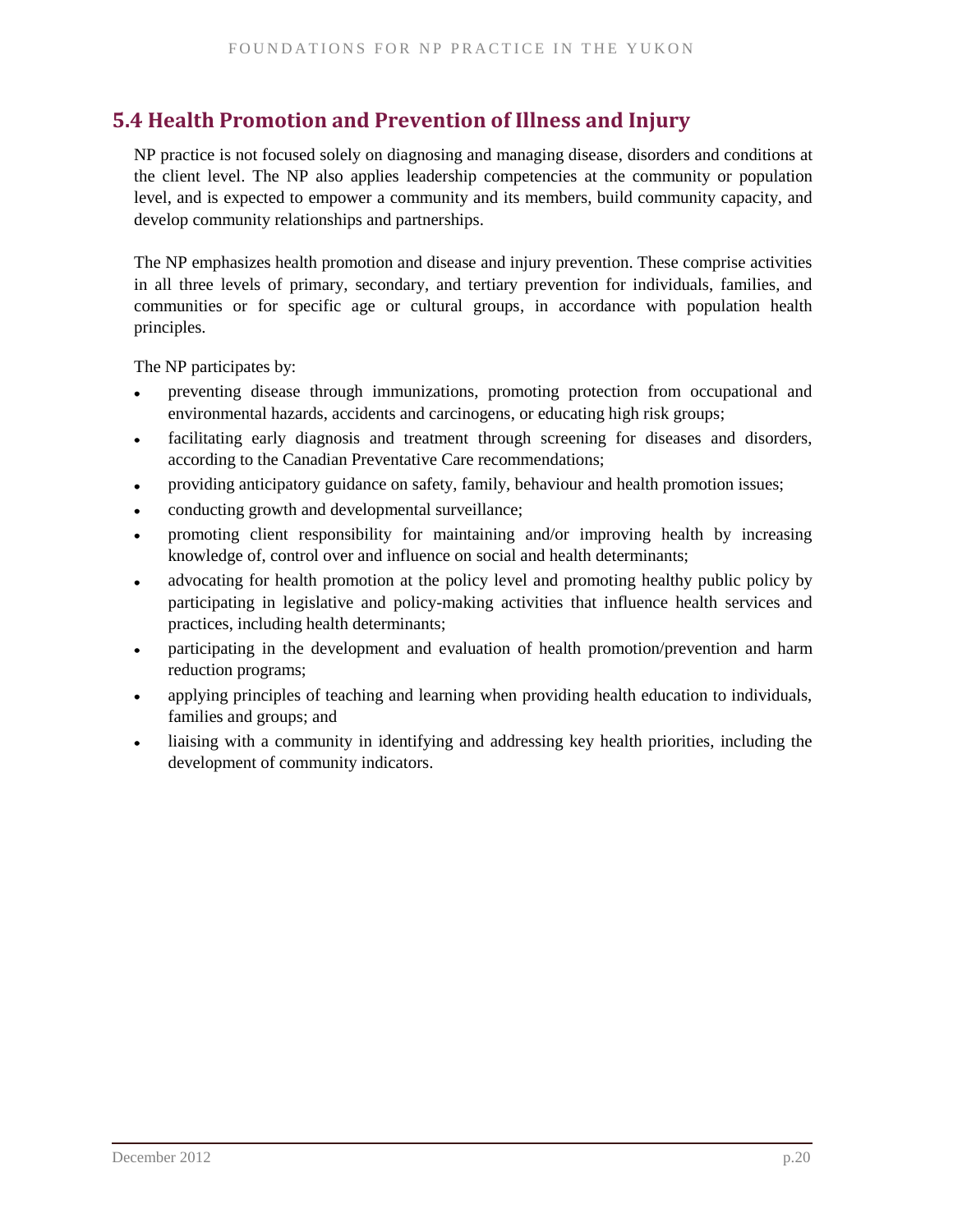# <span id="page-26-0"></span>**6. GLOSSARY OF TERMS**

The following definitions are from the *Canadian Nurse Practitioner Core Competency Framework* and Yukon legislation.

### **Accountability**

The obligation to answer for the professional, ethical and legal responsibilities of one's activities and duties.

#### **Act**

The *Yukon Registered Nurses Profession Act*.

#### **Advanced nursing practice**

An umbrella term describing an advanced level of clinical nursing practice that maximizes the use of graduate educational preparation; in-depth nursing knowledge; and expertise in meeting the health needs of individuals, families, groups, communities and populations. It involves analyzing and synthesizing knowledge; understanding, interpreting and applying nursing theory and research; and developing and advancing nursing knowledge and the profession as a whole.

#### **Adverse event**

An event that results in unintended harm to the patient and is related to the care and/or service provided to the patient rather than the patient's underlying condition.

#### **Advocate**

Actively supporting a right and good cause; supporting others in speaking for themselves; or speaking on behalf of those who cannot speak for themselves.

#### **Attributes**

Characteristic qualities that include, but are not limited to, attitudes, values and beliefs.

#### **Board**

The board of directors of the Yukon Registered Nurses Association.

#### **Bylaws**

Bylaws of the Yukon Registered Nurses Association.

#### **Client**

The beneficiary of care; may be an individual, family, group, population or entire community.

#### **Collaboration**

Client care involving joint communication and decision-making processes among the client, nurse practitioner and other members of a health care team who work together to use their individual and shared knowledge and skills to provide optimum client-centred care. The health care team works with clients toward the achievement of identified health outcomes, while respecting the unique qualities and abilities of each member of the group or team.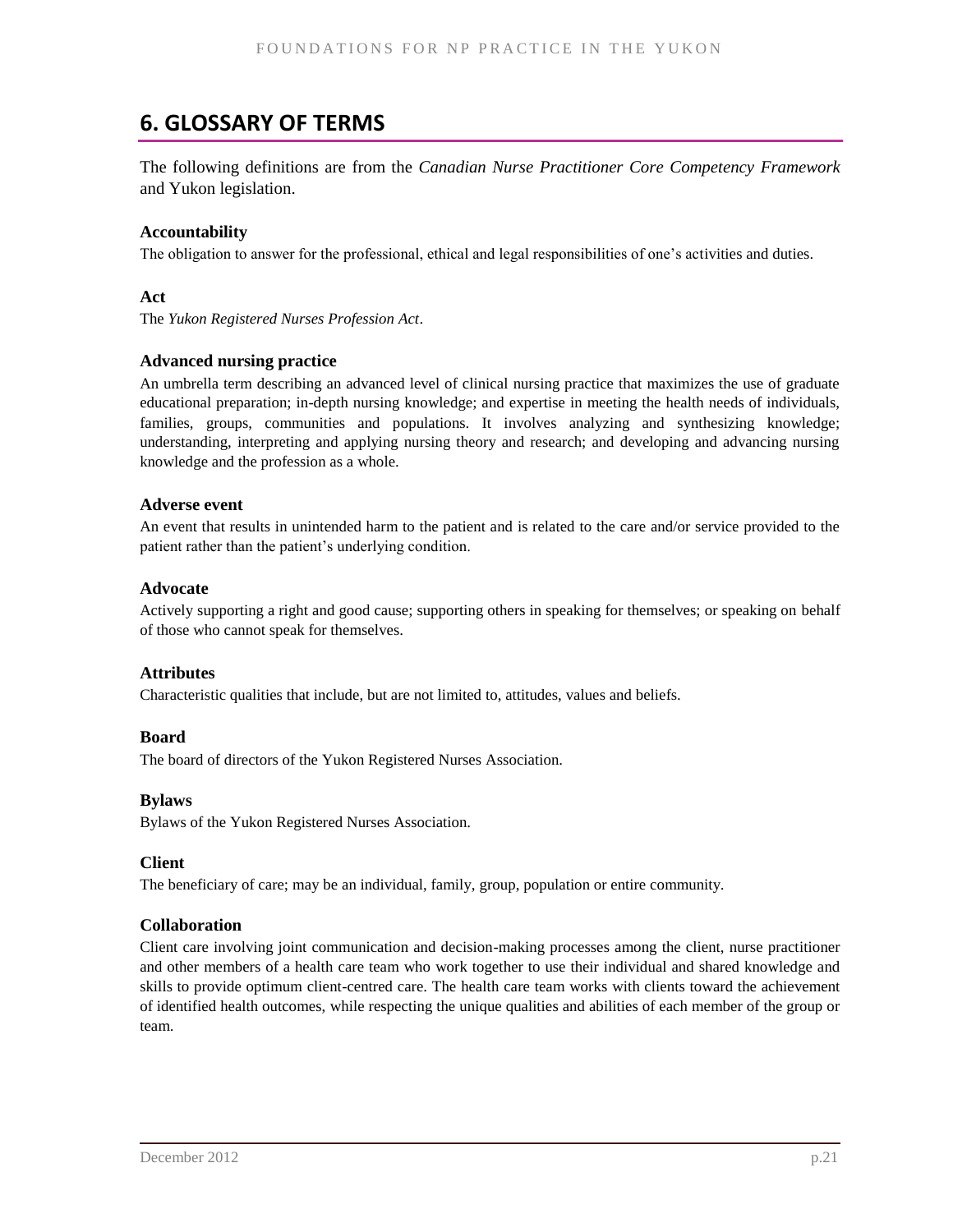### **Collaborate**

Building consensus and working together on common goals, processes and outcomes.

#### **Competence**

The integrated knowledge, skills, judgment and attributes required of a registered nurse to practise safely and ethically in a designated role and setting.

### **Competencies**

The specific knowledge, skills and personal attributes required for a nurse practitioner to practise safely and ethically in a designated role and setting.

### **Complementary and alternative therapies**

Those modalities or interventions that complement mainstream medicine, that are used to address clients' health needs across the continuum of health care, and that are not met by conventional approaches. Complementary therapies tend to be those that are used alongside traditional health care, while alternative therapies tend to be those used in place of traditional health care.

### **Consultation**

Seeking the advice of others who have the required expertise.

#### **Critical appraisal**

The process of systematically examining research evidence to assess its validity, reliability, results and relevance before using it to make an informed decision. It is an essential part of evidence-informed practice.

#### **Cultural safety**

Addresses power relationships between the service provider and the people who use the service. A manner that affirms, responds to and fosters the cultural expression of clients. This usually requires nurses to have undertaken a process of reflection on their own cultural identity and to have learned to practise in a way that affirms the culture of clients and nurses. Unsafe cultural practice is any action that demeans, diminishes or disempowers the cultural identity and well-being of people.

#### **Determinants of health**

Definable entities that are associated with or induce health outcomes. These entities include health behaviours, lifestyles, coping abilities, biology, gender and genetics, income and social status, culture, education, employment and working conditions, access to appropriate health services, and the physical environment.

#### **Disease and injury prevention**

Measures taken both to prevent the occurrence of disease and injury, such as risk-factor reduction, and to arrest the progress and reduce the consequences of disease or injury once established.

### **Diversity**

The variation between people with respect to such factors as ethnicity, national origin, race, gender, ability, age, physical characteristics, religion, values, beliefs, sexual orientation, socio-economic class or life experiences.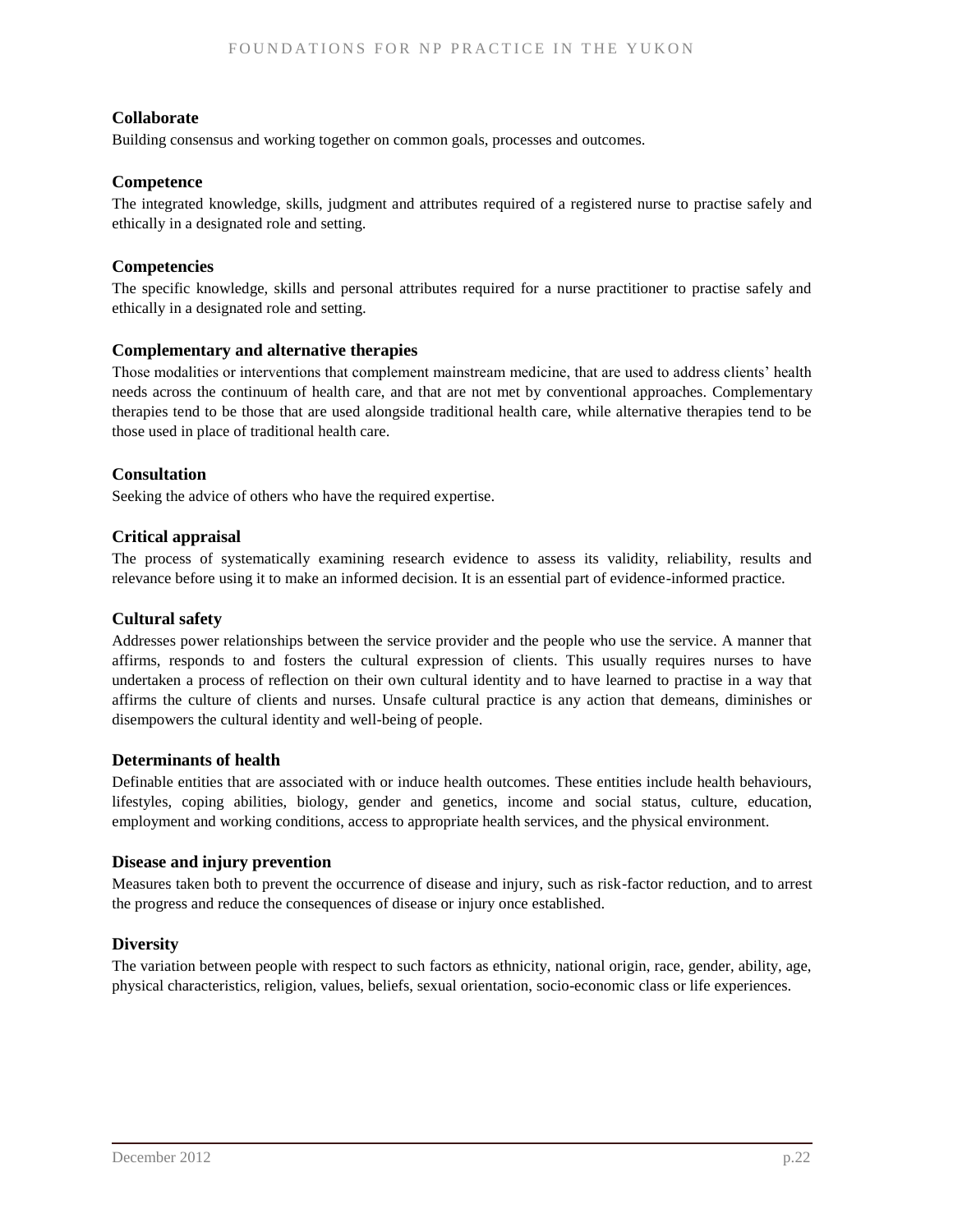#### **Evidence-informed practice**

An approach to decision-making in which the clinician conscientiously integrates critically appraised evidence, clinical practice experience, and knowledge of contextual factors in consultation with the patient, in order to decide upon the option that best suits the patient's needs. Evidence may include, but is not limited to, published research, grey literature research, clinical practice guidelines, consensus statements, clinical experts, quality assurance and patient safety data.

#### **Health**

A state of complete physical, mental [spiritual] and social well-being, and not merely the absence of disease.<sup>7</sup>

#### **Health care provider**

A person who exercises skill or judgment in, or provides a service related to, the preservation or improvement of the health of individuals, or the treatment or care of individuals who are injured, sick, disabled, or infirm.

#### **Health promotion**

The process of enabling people to increase control over and improve their health. It embraces actions directed not only at strengthening the skills and capabilities of individuals, but also at changing social, environmental, political and economic conditions to alleviate their impact on public and individual health.

#### **Health protection**

Activities in food hygiene, water purification, environmental sanitation, drug safety and other areas that, as far as possible, eliminate the risk of adverse consequences to health that are attributable to environmental hazards.

#### **Interprofessional care**

The provision of comprehensive health service to patients by multiple health caregivers who work collaboratively to deliver quality care within and across settings.

#### **Near miss**

An event with the potential for harm that did not result in harm because it did not reach the client due to timely intervention or good fortune (sometimes called a close call).

#### **Nursing**

The application of professional nursing knowledge, skills, and judgment for the purpose of:

- (a) Promoting, maintaining, and restoring health,
- (b) Preventing illness, injury, or disability,
- (c) Caring for persons who are sick, injured, disabled, or dying,
- (d) Assisting in pre-natal care, childbirth, and post-natal care,
- (e) Health teaching and health counselling,
- (f) Coordinating health care, or
- (g) Engaging in administration, teaching, or research to implement a matter referred to in paragraphs (a) to (f).

#### **Nursing education program**

A program approved by the board as a prerequisite to an examination established or approved by the board to qualify as a registered nurse or a nurse practitioner.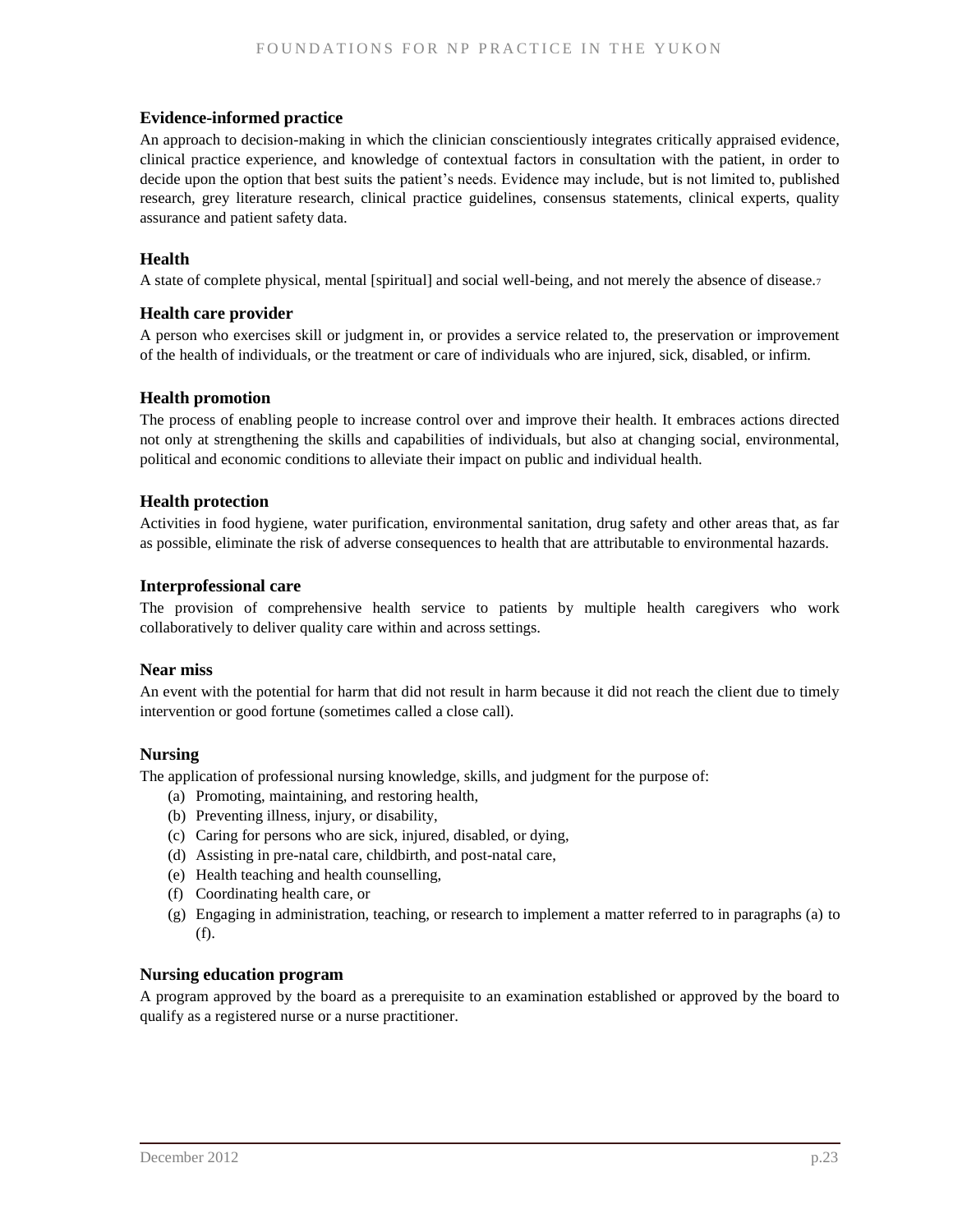#### **Pharmacotherapy**

Treatment and prevention of diseases, disorders and/or symptoms by means of drug therapy. This includes consideration of the characteristic interactions of a drug with the body in terms of absorption, distribution, metabolism and excretion, and the interactions that may occur between drugs.

### **Population health**

Entails understanding the health of populations and the factors that influence health and health risk.

#### **Problematic substance use**

The use of a substance that negatively affects a person's work or personal life (e.g., relationships, financial situation, problems with the law). In some individuals, it can develop into chemical dependency and/or addiction.

#### **Referral**

The practice of requesting a consultation or service from another health care provider on behalf of a client.

#### **Registered Nurse**

A person whose name appears on the register and who holds an annual licence as a member in a class prescribed for registered nurses.

#### **Registrar**

The registrar of the Yukon Registered Nurses Association appointed under section 4.0 of the *Registered Nurses Profession Act*.

#### **Safe client care**

Reduction or mitigation of unsafe acts within the health care system, as well as through the use of best practices, shown to lead to optimal patient outcomes.

#### **Scope of practice**

The activities that nurses are educated and authorized to perform, as established through legislated definitions of nursing practice, complemented by standards, guidelines and policy positions issued by professional nursing bodies.

#### **Standard**

An authoritative statement that describes the required behaviour of every nurse and is used to evaluate individual performance.

#### **Therapeutic management**

The pharmaceuticals, non-pharmaceuticals, therapies and interventions that nurse practitioners prescribe to provide health promotion and protection; disease prevention; and treatment of diseases, injuries, illnesses and conditions.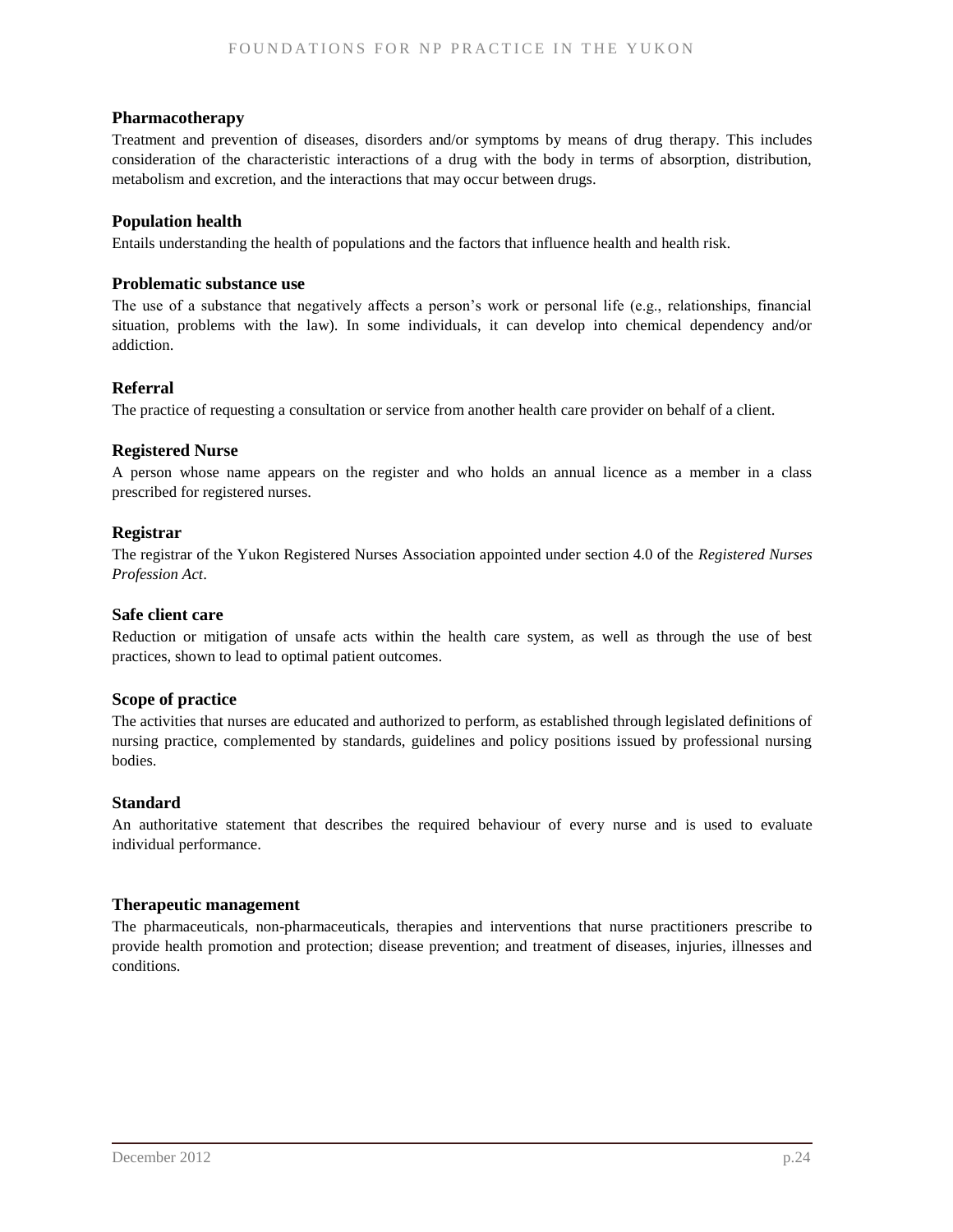# **APPENDIX A**

# <span id="page-30-0"></span>**Scope of Practice Details**

The Yukon Registered Nurses Profession Regulation sets out the detailed parameters related to the scope of practice. These details are based on a review of Canadian best practices and standards through a Yukon lens. They were developed by a multidisciplinary Nurse Practitioner Advisory Committee using an exclusionary approach. An exclusionary approach means that a registered and licensed NP is authorized to practice very broadly unless the legislation states otherwise.

The items that follow are reproduced directly from the Registered Nurses Profession Regulation.

### **SCHEDULE PART 1 - GENERAL EXCEPTIONS, CONDITIONS AND RESTRICTIONS**

#### **Practice subject to education, competence and imposed conditions**

- **1.** (1) The scope of practice of a nurse practitioner under subsection 13.1(2) of the Act is subject to the condition that the practice must
	- (a) be within the nurse practitioner's educational preparation and individual competence;
	- (b) utilize appropriate consultation and referral mechanisms to meet patient needs, and
	- (c) comply with any conditions imposed by the registrar under section 5 of the regulation on the nurse practitioner's entitlement to practice.

### **Practice in hospital or facility subject to rules of the hospital or facility**

- **2.** A nurse practitioner may admit or discharge patients or other individuals to or from a hospital, institution, facility or program if
	- (a) the operator of the hospital, institution, facility or program has granted admission and discharge privileges or authority to the nurse practitioner, and
	- (b) the admission or discharge is made in accordance with the rules, policies and procedures of the operator of the hospital, institution, facility or program

### **SCHEDULE PART 2 - EXCEPTIONS, CONDITIONS AND RESTRICTIONS SUPPLYING DRUGS**

#### **Conditions on supplying drugs**

- **3.** A nurse practitioner's entitlement under paragraph 13.1(2)(d) of the Act to supply drugs is subject to the following conditions
	- (a) the nurse practitioner reasonably believes that the patient
		- (i) otherwise lacks reasonable access to the drug;
		- (ii) is unable to pay for the drug or does not qualify for appropriate support programs; or
		- (iii) will not otherwise receive the drug; and
	- (b) if the drug is a compound prepared by the nurse practitioner, the compound is simple and uncomplicated.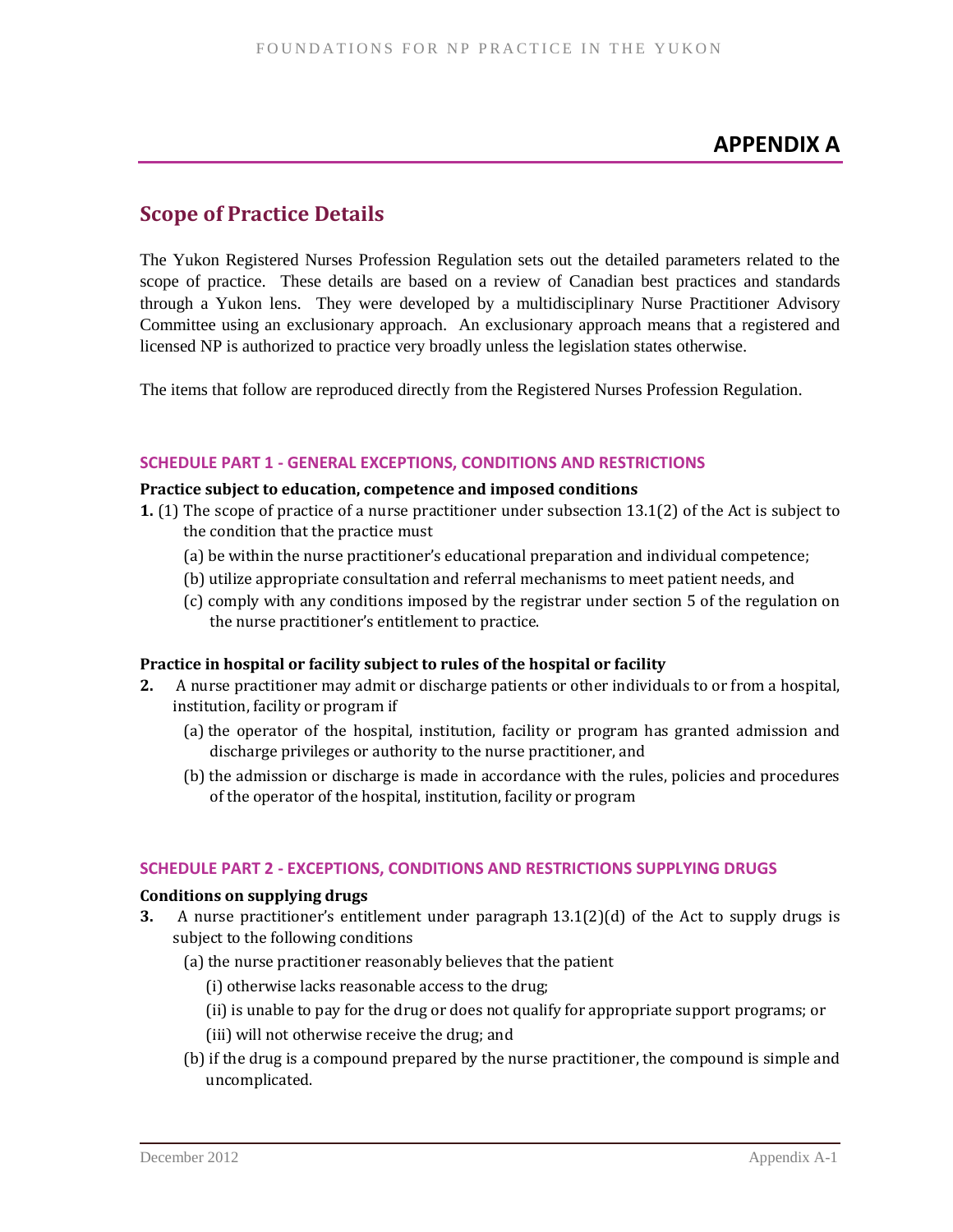### **Exceptions, conditions and restrictions on prescribing drugs**

**4.** (1) In subsection (2)

- (a) the letter "E", for excepted, indicates that a nurse practitioner may not prescribe the drug;
- (b) the letter "M", for maintenance therapy, indicates that a nurse practitioner may not prescribe the drug as an initial prescription, but may renew the prescription, prescribe an adjustment to the dose initially prescribed, discontinue the drug, and perform other maintenance therapy;
- (c) the letter "R", for restricted, indicates that a nurse practitioner may prescribe the drug subject to the specified restriction.
- (2) A nurse practitioner's entitlement in paragraph 13.1(2)(d) of the Act to prescribe drugs and treatments is subject to the following exceptions, restrictions and conditions

(a) Anti-infective agents:

- **E** Anti-tuberculosis therapy;
- **M** Chronic hepatitis drugs;
- **M** Human immunodeficiency virus drugs;

(b) Anti-neoplastic agents:

- **E** Anti-neoplastic agents other than those specified in this paragraph;
- **M** Methotrexate for adults for inflammatory disease;
- **M R** Tamoxifen and Aromatase inhibitors to a patient over the age of 18 years as part of the treatment protocol of a cancer treatment agency;

(c) Autonomic agents:

- **E** Depolarizing and non-depolarizing skeletal muscle relaxants;
- **E** Ergot alkaloids;
- **M** Anti-parkinsonism agents;

(d) Blood formers and coagulators:

- **R** Thromboembolytic enzymes to clear plugged venous lines and pleural tubes;
- **R** Intravenous iron preparations for home hemodialysis patients;
- **M** Hemostatic agents;
- **M** Hematopoietic growth factor;

(e) Cardiovascular drugs:

- **R** Anti-arrhythmic therapy to a patient over the age of 18 years, if the nurse practitioner uses the same clinical guideline or protocol that is used in the practice setting to manage the care of the patient;
- (f) Central nervous agents:
- **E** General anesthetics;

(g) Eye, ear, nose and throat preparations:

- **E** Ophthalmologic steroids;
- **E** Carbonic anhydrase inhibitors;
- **M** Antiglaucoma agents;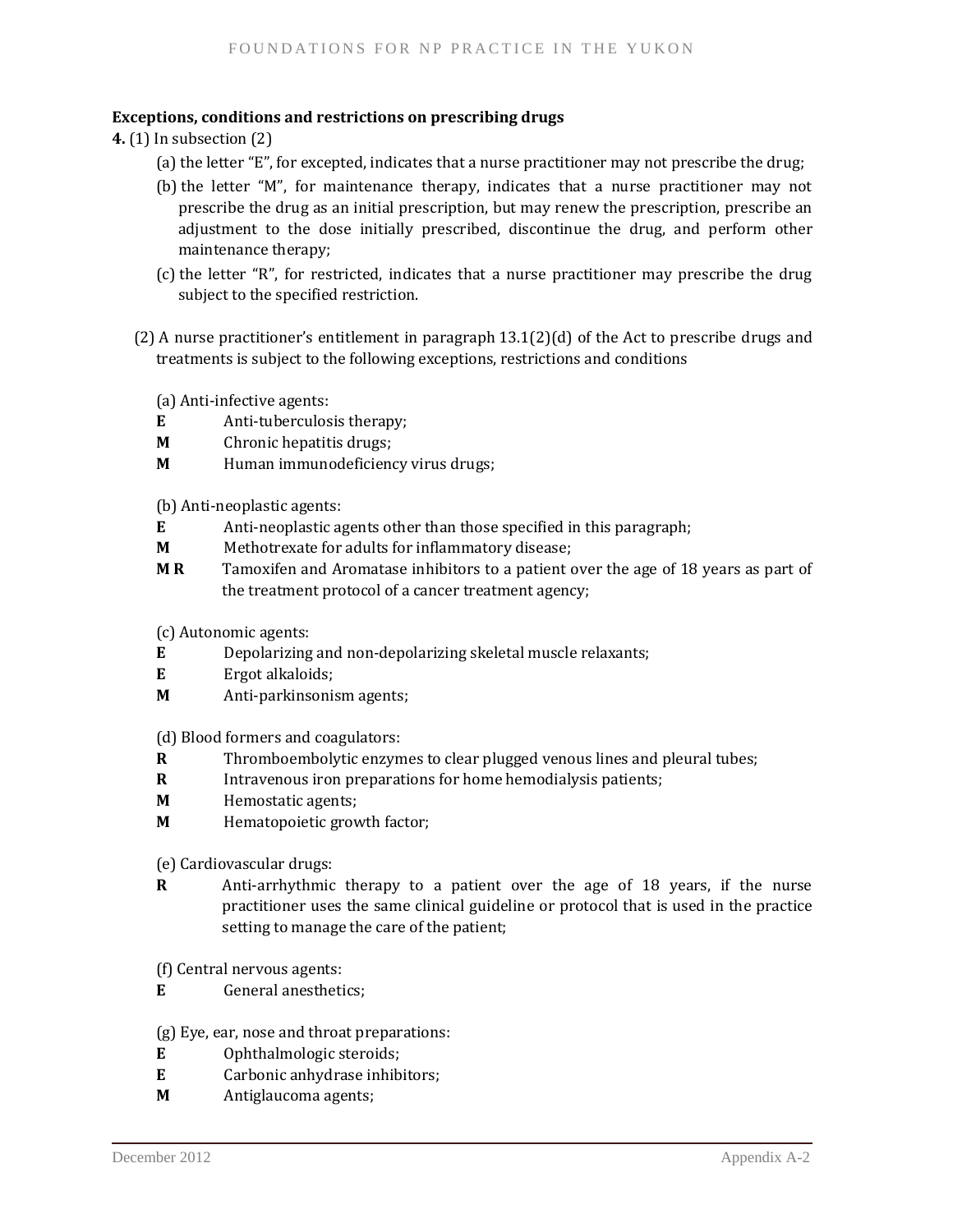(h) Gold Compounds:

**E** All gold compounds;

(i) Hormones and synthetic substitutes:

- **E** Infertility drugs;<br>**E** Human growth h
- **E** Human growth hormone;

(j) Serums, toxoids and vaccines:

**R** Botox for cosmetic indications;

(k) Skin and mucous membrane agents:

- **M R** Topical fluorouracil for patients over the age of 18 years;
- **M R** Psoralens for patients over the age of 18 years;

(l) Other drugs:

- **E** Immunosuppressants;
- **E** Immunomodulators.